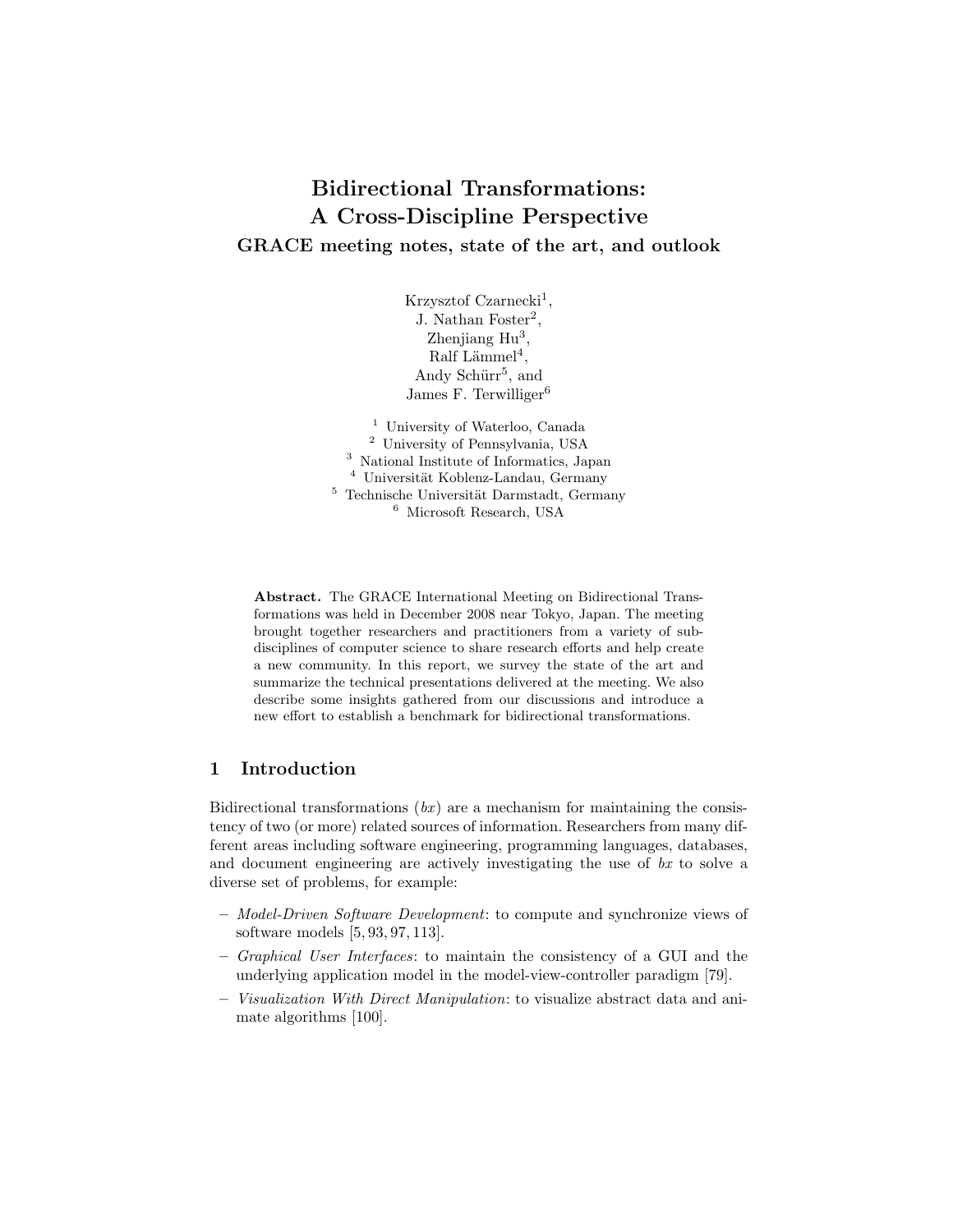- Relational Databases: to construct updatable views [10, 16, 27, 59].
- $Data Transformation, Integration, and Exchange: to map data across para$ digms, merge it from multiple sources, and exchange it between sources [44, 47, 49, 57, 68, 82, 86].
- $Data Sprchnonizers:$  to bridge the gap between replicas in different formats [17, 41, 58].
- Macro Systems: to give feedback to the programmer (e.g., from a type checker or a debugger) in terms of the original program elements prior to macro expansion [23, 62].
- $-$  Domain-Specific Languages (DSLs): to translate between run-time values of the object language (the DSL) and the corresponding values of the host language in embedded interpreters [13, 88].
- Structure Editors: to provide convenient interfaces for editing complicated data sources [54, 55, 75].
- Serializers: to mediate between external data (binary or sequential data representations on the wire or the file system) and structured objects in memory [32, 39].

Although researchers are actively working on bidirectional transformations in several communities, so far there has been very little cross-discipline interaction and cooperation. The purpose of the GRACE International Meeting on Bidirectional Transformations (GRACE-BX), held in December 2008 near Tokyo, was to bring together international elites, promising young researchers, and leading practitioners to share problems, discuss solutions, and open a dialogue towards understanding the common underpinnings of  $bx$  in all these areas.

This report summarizes the main results of the GRACE-BX meeting and records the technical presentations that were delivered there. Section 2 surveys the essential ideas and important papers in key disciplines of  $bx$  and describes the specific work presented at the meeting. Section 3 identifies some of the common themes and cross-links that emerged during the meeting. Section 4 describes the beginning of an effort to develop a benchmark suite of canonical bidirectional transformations for comparing the capabilities and characteristics of different bx approaches, technologies, scenarios and implementations thereof. Section 5 concludes this report.

All of the material presented at the meeting is available at the GRACE-BX website.<sup>7</sup>

# 2 Bidirectional Transformation Subcommunities

Bidirectional transformations are being used in a variety of disciplines including programming languages, database management systems, model-driven engineering, and graph query and transformation systems. The precise details of how  $bx$ 

 $^7$  http://grace.gsdlab.org/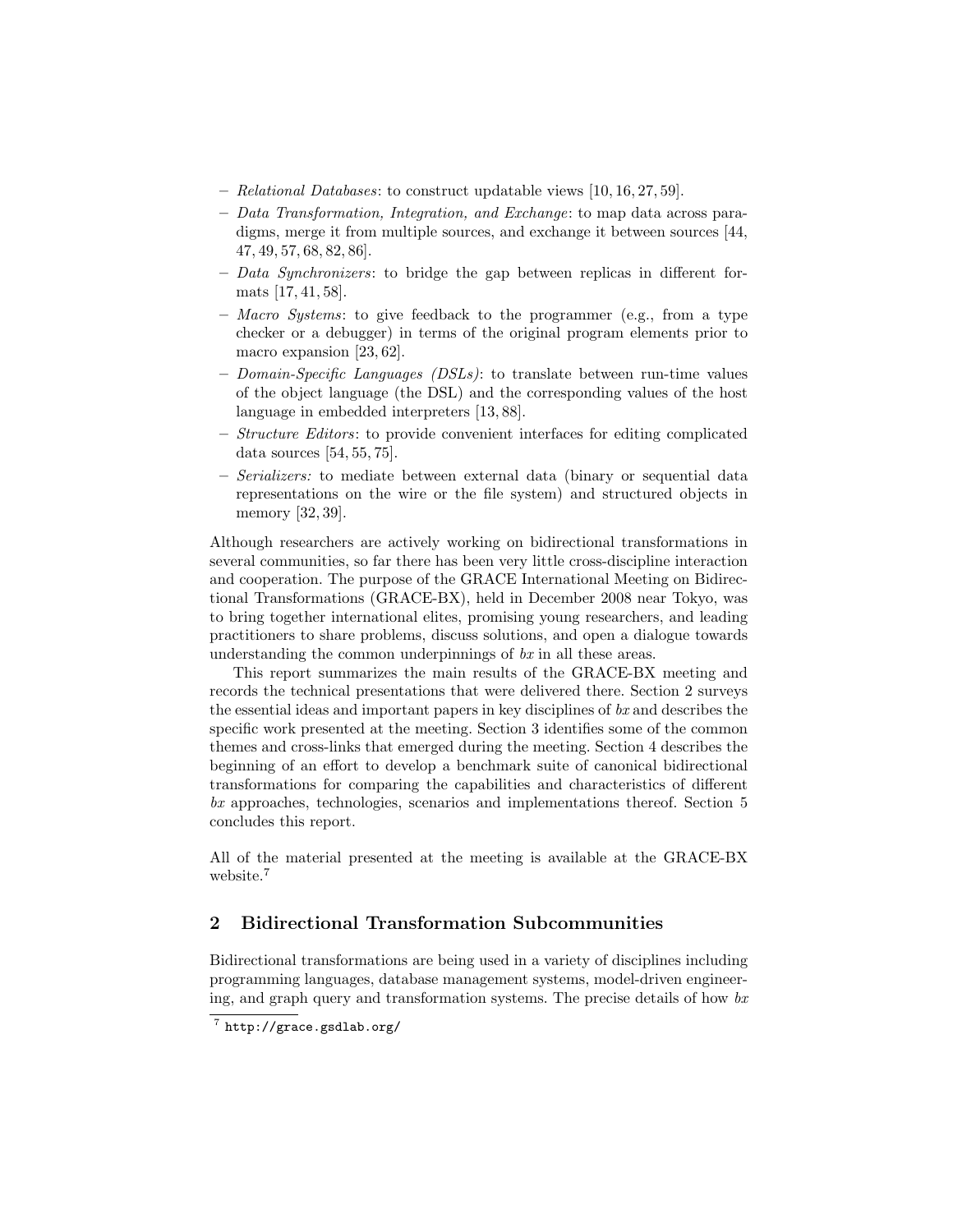work in each area vary greatly between disciplines, but there is general agreement that a bx between two sources of information A and B (e.g., a database source and view, two different software models or graph structures, or the input and output of a program) comprises a pair of unidirectional transformations: one from  $A$  to  $B$  and another from  $B$  back to  $A$ <sup>8</sup>. In many cases, the flow of data from A to B dominates the flow of data from B to  $A$ —i.e., A acts as a master for  $B$ . In these cases,  $A$  is called the input (source, master) and  $B$  is called the output (target, slave) of the bx. Consequently, the transformation from A to B is often called the forward transformation and the transformation from B to A is called the backward or reverse transformation.

In current practice, bx are usually implemented by programming (or specifying) compatible forward and backward transformations in a unidirectional transformation language. Recently, however, an exciting new approach has started to be used in which bx are implemented in bidirectional transformation languages formalisms where every program (or specification) describes a forward and a backward transformation simultaneously. A major advantage of this approach is that the compatibility of the transformations can be guaranteed by construction.

In the rest of this section, we give a brief overview of uses of  $bx$  in each community and describe the presentations that were delivered at the GRACE-BX meeting. We start with the area of bidirectional and reversible programming languages, and continue with databases and data management, model-driven engineering, graph query and graph transformation systems. We conclude this section by describing presentations on novel applications of  $bx$  including coupled grammar transformations and a system for computing updatable views of configuration files.

### 2.1 Programming Languages

Recently, a number of researchers have investigated programming languages where programs can be run both forwards and backwards. Broadly speaking, these languages can be classified according to two features: the semantic laws obeyed by programs and the mechanisms by which programs are made bidirectional.

At the level of semantics, the key distinction is between bijectiveness and bidirectionality. In bijective languages, the forward transformation denoted by every program is an injective function, and the backward transformation is the corresponding inverse. By contrast, in bidirectional languages, the forward transformation can be an arbitrary function. Since the forward transformation may discard information in general, the backward transformation typically takes two arguments: an updated output as well as the original input. It weaves these two together, yielding a new input where the information contained in the output has been propagated and the discarded information from the input has been restored. Bidirectional programs are typically required to obey "round-tripping"

<sup>8</sup> Generalizations to more than two sources of information have also been studied, but are beyond the scope of this report; see [61] for an example.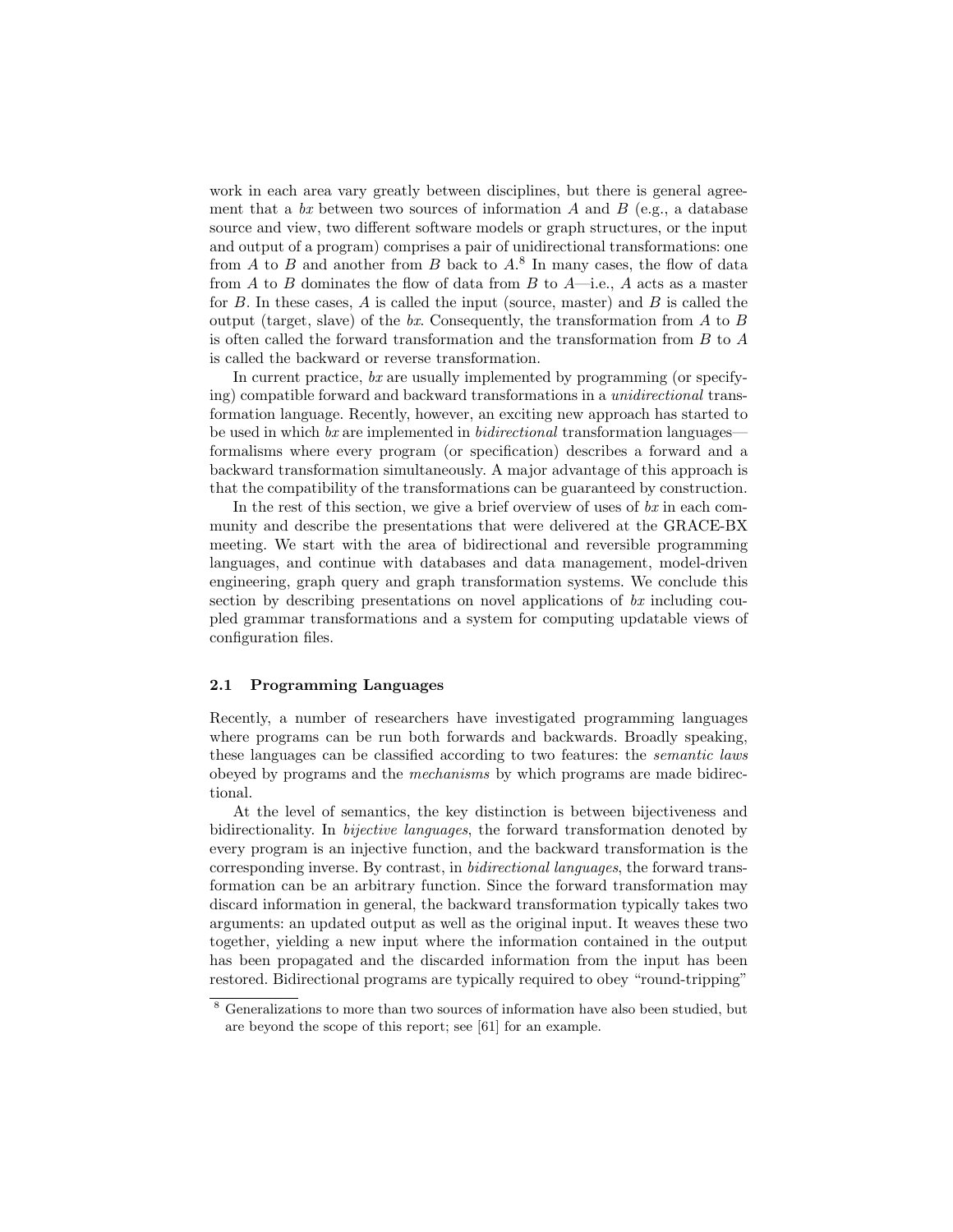laws, which ensure that information is maintained by the transformation in each direction.

Several mechanisms for equipping programs with a bidirectional semantics have been investigated. In reversible models of computation, each step of computation is invertible [116]. Although these models can only realize injective functions, it has been shown that this does not represent a serious restriction arbitrary functions can be made injective by adding the information discarded by the forward transformation, often called a complement, to its output. This approach is often used in bidirectionalization of unidirectional transformations. In general, there are many ways to represent the discarded information [12, 55, 77], and each results in a different backward transformation. Recently, semantic approaches to bidirectionalization have also been explored [108].

Other languages do not require explicit reversibility at each step. For example, programs in the languages biXid and XSugar, consist of pairs of intertwined grammars [17, 58], and the transformations are obtained by parsing according to the rules in one grammar and pretty printing according to the rules in the other. Another approach, used in many bidirectional languages, is to have primitives that denote two transformations and combining forms that preserve bidirectionality [15, 16, 42, 43, 84].

#### Presentations at the meeting

Holger Bock Axelsen gave two presentations on reversible models of computation. In his first talk, he described a general class of reversible abstract machine architectures and instruction sets. The individual instructions and control logic are both reversible and are based on a notion of reversible updates [9]. His second presentation described a result in computability theory: structured programming using a reversible flowchart language is as expressive as unstructured programming  $[117]$ . The result uses the concept of r-Turing completeness: a model of computation is r-Turing complete if it is capable of simulating Turing machines cleanly—i.e., without generating any extraneous output data. Unlike classical approaches [12], reversible flowcharts are r-Turing complete.

Kazutaka Matsuda described recent work on bidirectionalization—i.e., the task of deriving suitably-related backward transformations from the program describing the forward transformations. He described a method that, given a program written in ordinary  $\lambda$ -calculus notation, produces a corresponding wellbehaved backward transformation [76]. The method derives "complement" functions and also uses an injectivity analysis to produce a backward transformation capable of handling a broad class of updates. Using a tupling transformation, the technique can also be cleanly extended to situations where the forward transformation duplicates parts of the input [77].

Janis Voigtländer presented a different approach to bidirectionalization that works purely semantically [108]. He described a higher-order function that takes a (polymorphic) forward transformation as an argument and constructs an appropriate backward function as a result. No special language for describing the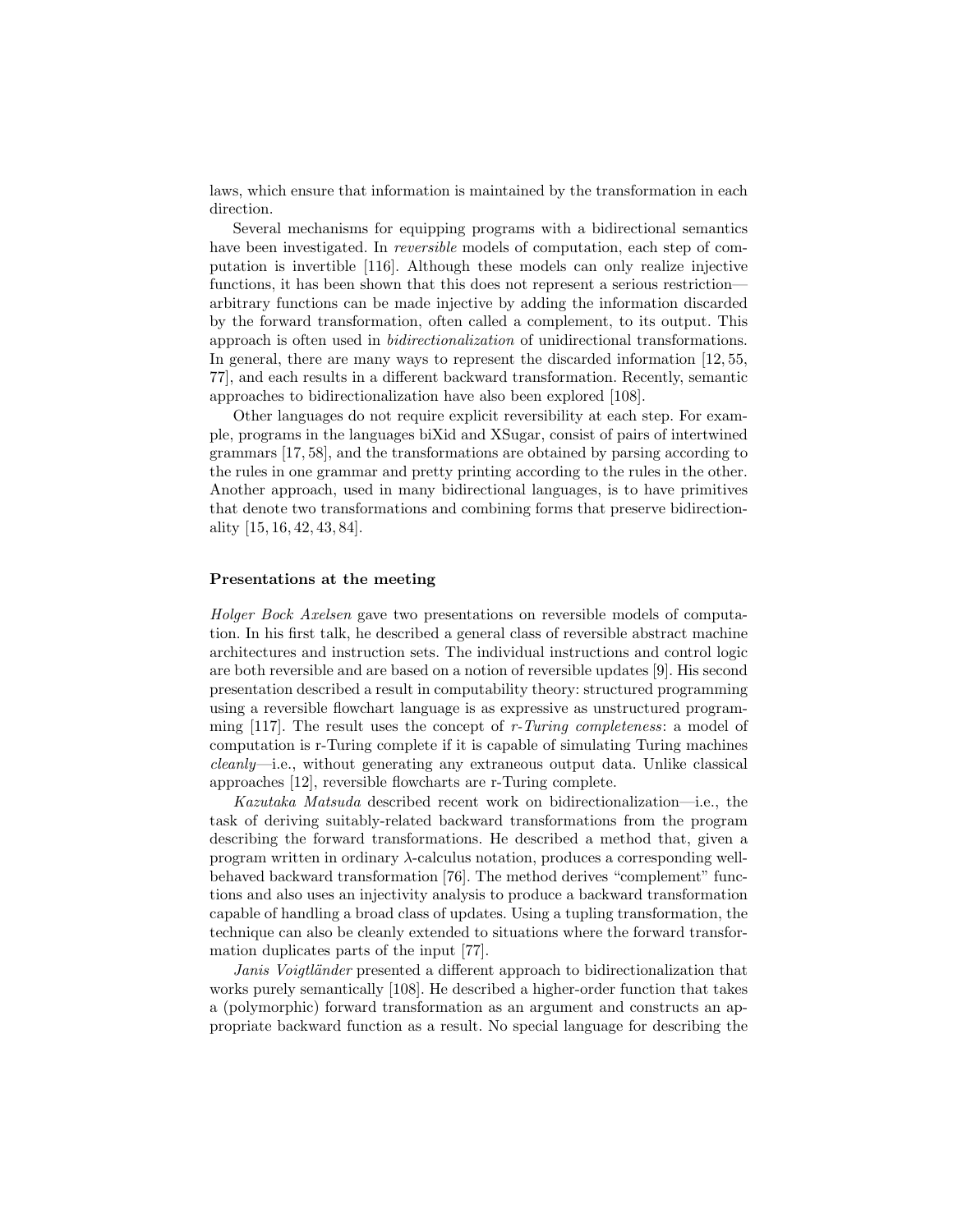forward transformation is needed, and the function that calculates the backward transformation does not inspect the program used to describe the forward function. The work is inspired by relational parametricity [89] and uses free theorems [111] to prove several round-tripping laws.

Meng Wang described an application of bidirectionalization for building algebraic views [112]. In this context, a view is an abstraction of the actual implementation of an abstract data type that provides an interface that is convenient for programmers to use and robust to changes [110]. Implementers of views are typically required to come up with pairs of conversion functions that are each other's inverses, a condition that is difficult for programmers to check and maintain. Using a bidirectionalization transformation, these properties can be obtained automatically.

Nate Foster presented work on lenses [15, 16, 42] that addresses the problem of handling inessential data in bidirectional transformations [43]. The foundation of most bidirectional languages is rooted in "round-tripping" laws which require that information be preserved in both directions. In practice, however, these laws are too strong: realistic bidirectional transformations do not obey them "on the nose," but only modulo equivalence relations that capture the essential parts of the data being manipulated. He described a general framework of quotient lenses and gave a syntax and a type system for building and reasoning about well-behaved quotient lenses.

Yingfei Xiong described Beanbag, a language for describing synchronization policies for software models [114]. Whenever one part of a model is modified, the Beanbag system computes the updates that need to be applied to the other parts of the model (as well as to related models) to reach a consistent state. Beanbag provides declarative syntax for describing inter-relations between models and intra-relations within a single model.

#### 2.2 Databases and Data Management

In database literature, the fundamental unit of data movement or transformation is the query, which leverages the structure of potentially large quantities of data to provide declarative syntax, clean semantics, and efficient execution. The specification of a transformation may occur at some higher level such as schema matching, and is then compiled or converted into queries.

Until recently, most database research into  $bx$  studied whether an existing transformation specified in a query language, e.g., SQL, Datalog, or XQuery, can be "reversed" in some meaningful way, i.e., create a new transformation from the target of the original transformation to its source, rather than starting with bidirectionality by design, e.g., [27, 37]. A database transformation between models  $M$  and  $M'$  can be bidirectional in two ways: *operationally* (by transforming both read and write operations on  $\mathcal M$  into equivalent operations on  $\mathcal M'$ ) or by *instance* (by determining to what degree instances of  $M$  can remain unaltered when being transformed into an instance of  $\mathcal{M}'$  and back again).

Instance-at-a-time transformation is also known as data exchange in database literature [95, 44]. The goal in data exchange is to transform instances of source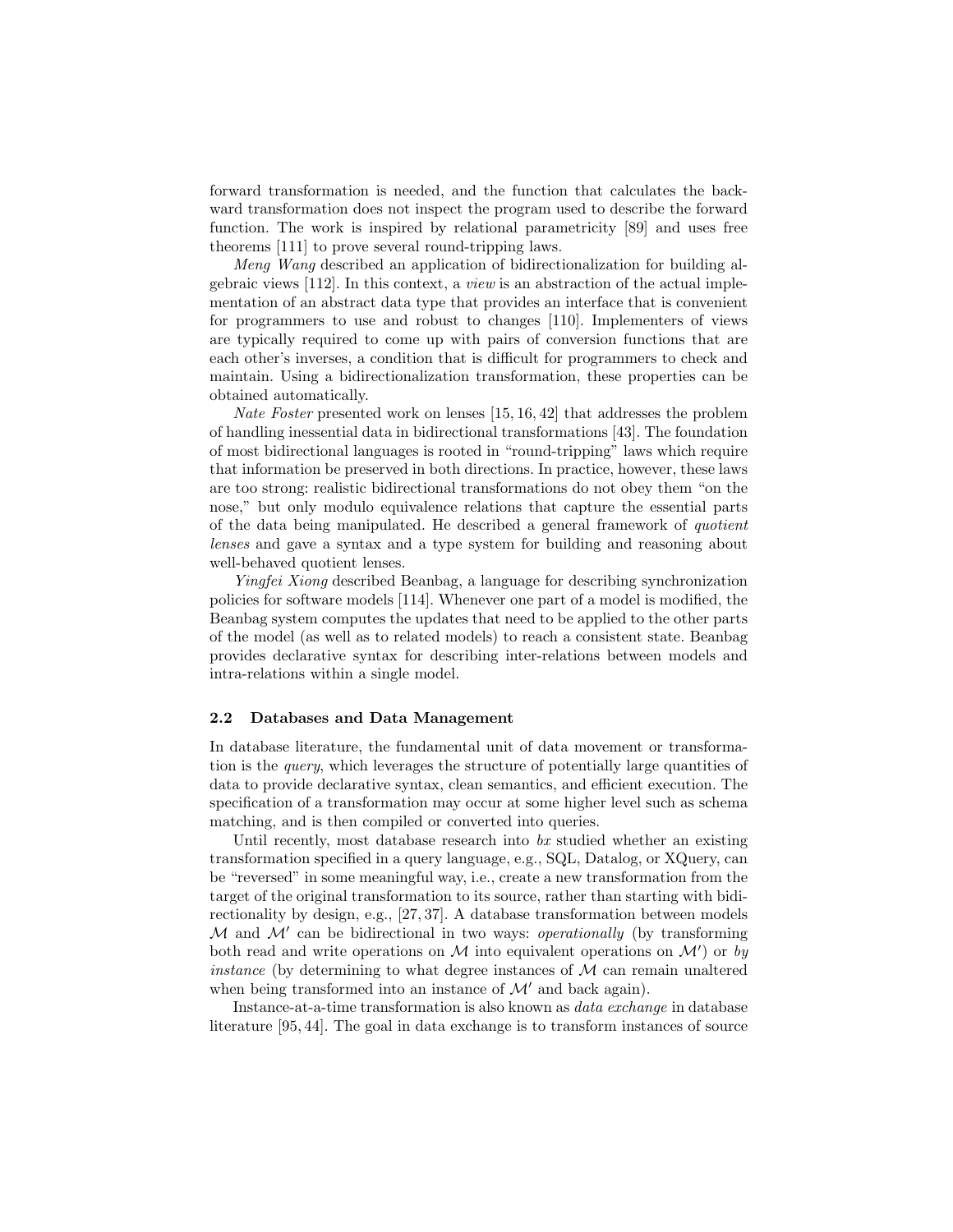model S into instances of target model  $\mathcal T$  in such a way that a set of constraints  $\Sigma_{ST}$  that associate instances of S and T are satisfied. The constraints may be specified in whatever query or logical language suits the models, such as tuplegenerating dependencies of first-order logic [38] or second-order logic [37] for relations or tree-based pattern matching for XML [7]. For a mapping  $(S, \mathcal{T}, \Sigma_{ST})$ to be bidirectional, the goal is to construct another mapping  $(\mathcal{T}, \mathcal{S}, \Sigma_{\mathcal{T}\mathcal{S}})$  such that composing the two is the identity mapping [37]. Such inverses may not always exist, or may only be partial [8].

A concrete case of instance-at-a-time transformation is the cross-metamodel mapping, where the source and target models of a transformation are in different metamodels. In database research, the most common cases involve translating between three metamodels in particular: objects  $(O)$ , XML  $(X)$ , and relations (R) [68]. The O-R case has well-established commercially-available tools and mature research [20, 60, 81, 86]. The X-O and X-R cases are substantially more difficult, given the difference in the expressive power of the metamodels [69]. There are several approaches to translating XML document instances into objects and vice versa. The most common cases involve either constructing XML-like objects that support an XML-like interface [50, 80] or compiling an XML schema into a canonical class representation that supports translation of instances in either direction [65, 66, 73, 115]. A more recent research effort allows declarative mappings to be specified between classes and XML schemas [82, 103].

The operational case is often called the view update problem: given a target model T specified as a set of views over a source model S by a set of queries  $\mathcal{Q}$ , determine if it is possible to intercept updates to  $\mathcal T$  and instead update  $\mathcal S$  such that re-running queries  $\mathcal Q$  on  $\mathcal S$  regenerates the updated instance of  $\mathcal T$  exactly. The update to  $S$  must be unambiguous, i.e., there can be exactly one way to do it [27]. Research into the view update problem generally focuses on identifying semantic or syntactic constraints on  $Q$  that can determine if a view defined using Q is updatable, and if the exact method of update translation can be determined strictly by examining syntax.

One area of research around updatable views pertains to what invariants should be respected with respect to view updates. For instance, the constant complement property suggests that not only should base data be unambiguously updatable, but that data not referenced by the view should remain constant [10].

A recent development in bidirectional database transformations is the study of smaller algebraic transformations with known properties. For instance, the foundation of both relational lenses [16] and Both-as-View [78] is a collection of atomic query transformations that are known to be bidirectional, from which more complex transformations can be built.

In the proximity of bx, there is a data management scenario for co-evolution of database schemas and database instances [48]. This is important when schemalevel transformations (e.g., schema refactorings) need to be coupled with instancelevel transformations so that existing instances can be adapted for use with a new schema. Likewise, transformations of XML schemas and XML-document transformations may be coupled [67]. Also, coupling is not limited to schema and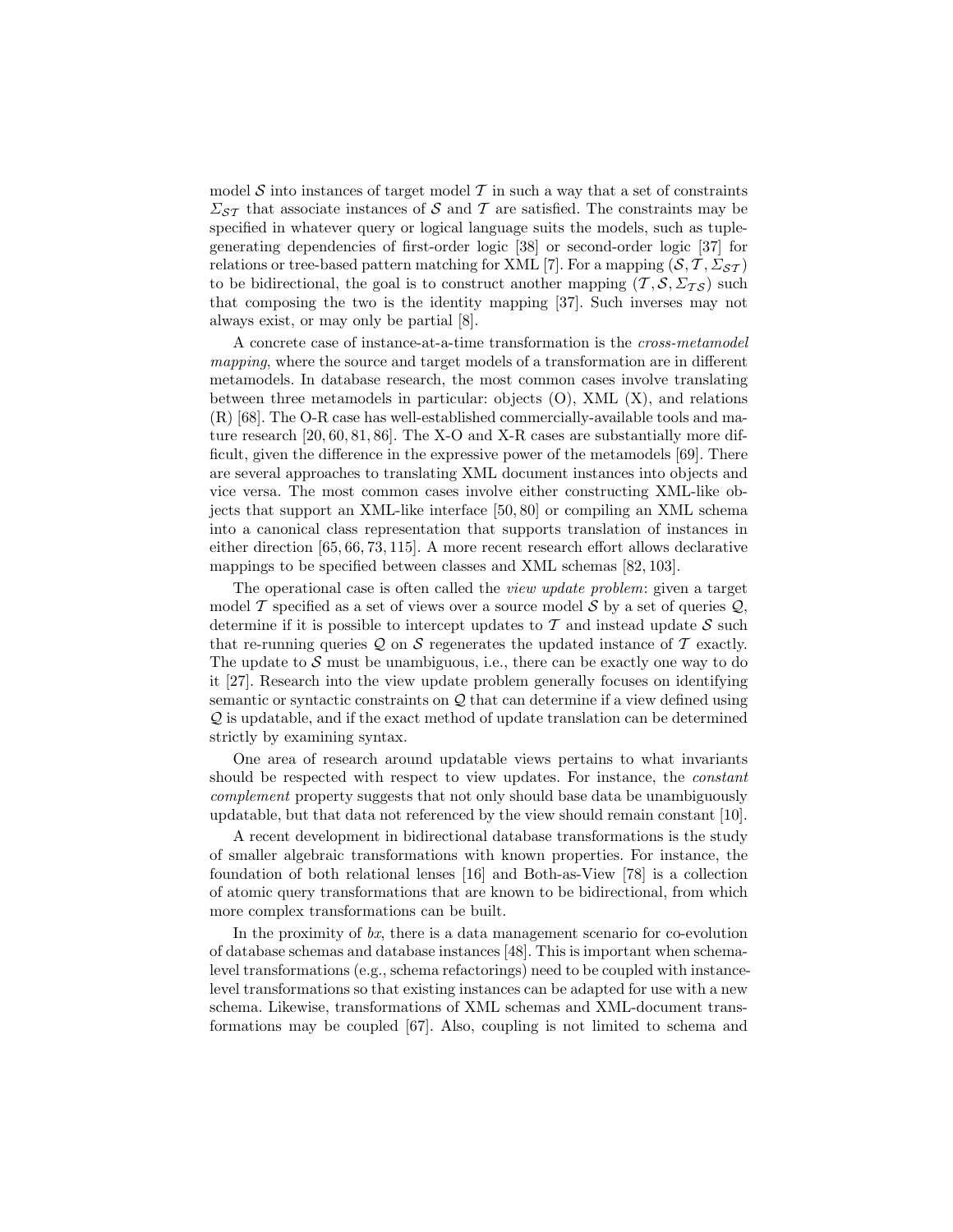instance transformations. In addition, co-transformation of schema-dependent programs may be an issue [22, 107]. These are all instances of the notion of coupled transformations [14, 64, 106, 107].

#### Presentations at the meeting

Jácome Cunha covered HaExcel, which is a tool that correlates spreadsheets and databases, and prevents update anomalies in spreadsheet tables [24]. HaExcel uses data mining techniques to discover functional dependencies in spreadsheet data. These functional dependencies can be exploited to derive a normalized relational database schema. Finally, HaExcel applies data calculation laws to the derived schema in order to reconstruct a sequence of refinement steps that connects the relational database schema back to the tabular spreadsheet.

James Terwilliger presented two bidirectional frameworks; the first was Microsoft Entity Framework (EF), which serves as an object-relational mapping tool and is publicly available as part of the .Net framework [20]. In EF, the developer specifies a declarative mapping between an extended entity-relationship model and a relational database. This specification is then compiled into a pair of views (one view for query transformation, one for update transformation) that translates model operations into equivalent database operations [81].

Finally, James presented Guava, a system that treats the user interface of a business application as an updatable view of that system's database. Guava encapsulates middleware operations like data pivoting, unpivoting, merging and partitioning, tuple augmentation with environment data, and role-based security into algebraic operators. Each operator translates queries, updates, and schema modifications on its input into equivalent expressions on its output [101, 102].

#### 2.3 Model-Driven Engineering

Model-driven engineering (MDE) promotes the use of formal or structured specifications, which are referred to as models, with the goal of automating the derivation of implementations from such specifications. The approach involves many kinds of related models, such as requirements, design, and test specifications, and developers have to maintain complex relationships among the models and code. Examples of such relationships are refinement of design models to code and the conformance of models to their respective metamodels. Model transformations are mechanisms for establishing—and re-establishing, in the presence of change—the relationships among models and code [26]. Bidirectional model transformations are of particular interest if the related artifacts can be edited independently [5, 98]. Such edits are necessary if different stakeholders require viewing information in different specialized notations, possibly at different abstraction levels, or some of the related artifacts contain independent pieces of information that cannot be derived from other artifacts or both.

The Object Management Group (OMG) acknowledged the importance of bx to MDE by including a bx language in their Query View Transformation (QVT)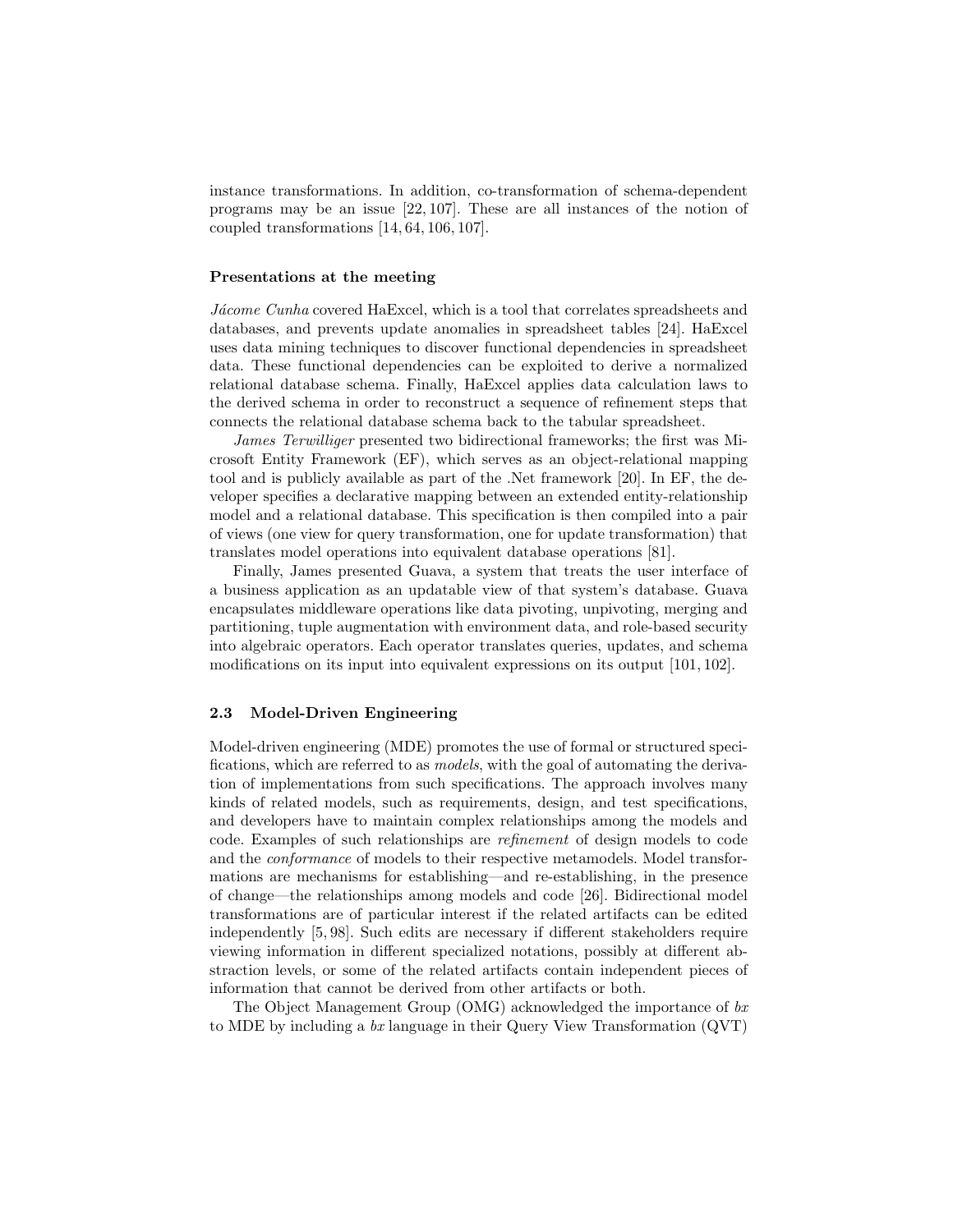standard. Interestingly, Perdita Stevens analyzed the language from the viewpoint of the round-tripping laws (Section 2.1), pointing out several weaknesses. Other languages and systems to bidirectional model transformations have been proposed; see [30, 45, 51, 113, 114] for some more recent discussions and contributions.

The model-transformation scenario for co-evolution of metamodels and models, where metamodel adaptations must be coupled with corresponding model transformations  $[109]$ , is closely related to bx. Such co-evolution is an instance of the notion of coupled transformations [64, 106].

#### Presentations at the meeting

Davide Di Ruscio gave a presentation on co-evolution of metamodels and models. This work is based on the axiom that metamodels must be considered one of the basic concepts of MDE and, accordingly, they are expected to evolve during their life cycle. As a consequence, models conforming to changed metamodels have to be updated to preserve their well-formedness. The presented work deals with the coupled transformation of metamodels and models by using higher-order model transformations which take a difference model for the metamodel level as input and produce a model transformation able to co-evolve the involved models as output [21].

Antonio Vallecillo gave a presentation on correspondences in viewpoint modeling for complex software systems. Viewpoint modeling is a technique for specifying software systems in terms of a set of independent viewpoints and correspondences between them. Correspondences specify the relationships between the elements in different views, together with the constraints that guarantee the consistency among these elements. Correspondences are hard to specify due to a lack of adequate notations, mechanisms, and tools. Also, specifications become unmanageable when the number of elements in a system is large. The presentation described efforts that are focused on the development of a generic framework and a set of tools to represent correspondences [104], which are able to manage and maintain viewpoint synchronization in evolution scenarios, as reported in [36]. The approach is based on modeling correspondences both intensionally and extensionally and the use of model transformation techniques to connect these two specifications.

Andrzej Wasowski gave a short progress report on his efforts to develop a flexible editing model for feature diagrams, including reversible editing steps and editing of broken (inconsistent) models. The presented topics included semantics for the editing process and algorithms for validation and guidance during modeling, under inconsistency. The aim of this work is to (ultimately) build a 'very intelligent' and highly flexible editor for feature models.

Bernd Fischer gave a short presentation of his work in progress on modelbased code generation. The transformations used to generate code are fundamentally unidirectional because the generated code contains significantly more details than the model from which it was generated. This makes it hard to modify the generated code without causing model and code to get out of sync. In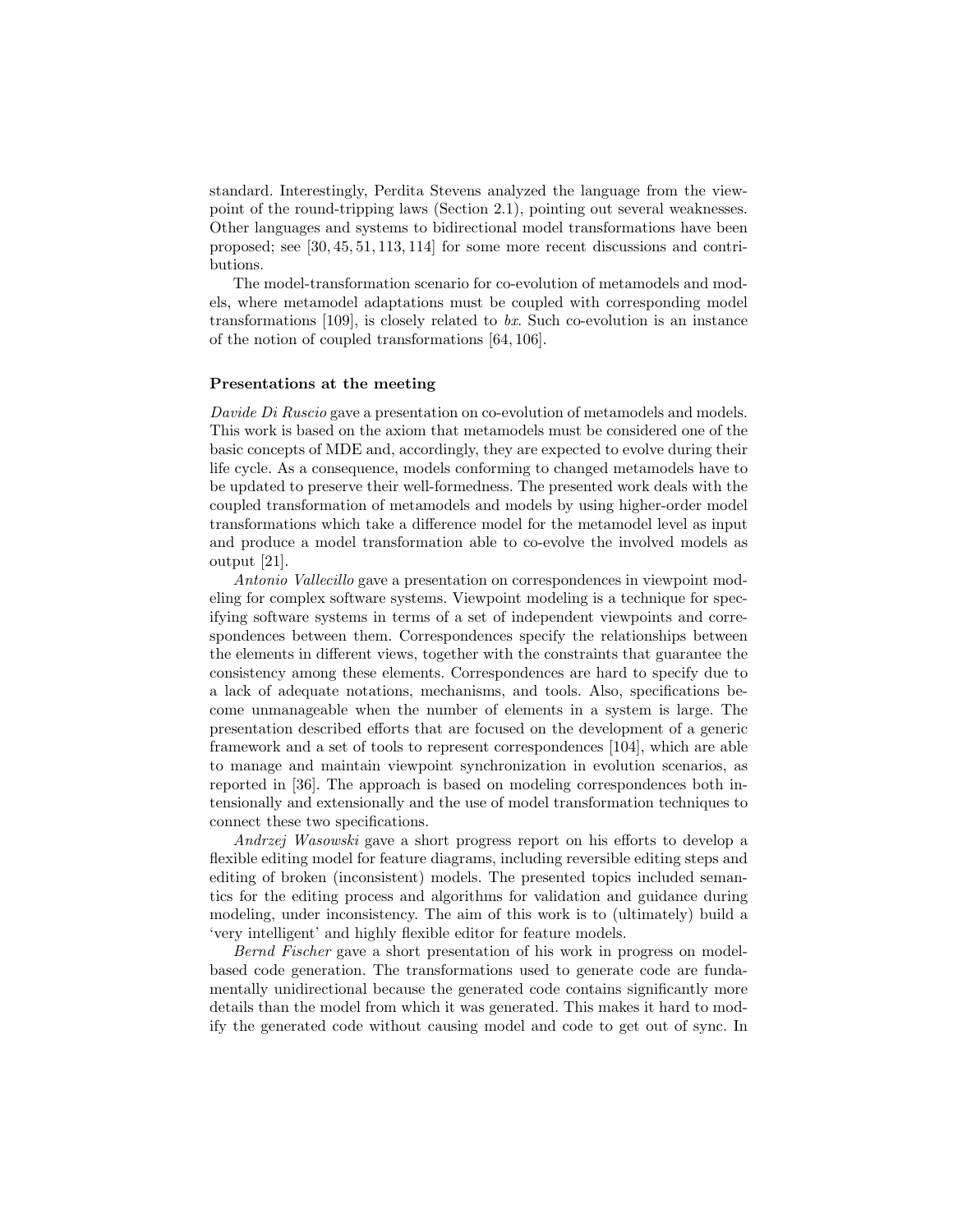round-trip engineering, the direction of code generation it to be complemented by an inverse transformation (which is known to be a hard problem). In contrast, the presentation proposed to employ aspect-oriented techniques to achieve the desired code modifications by controlled modifications of the transformation. The core insight is that the concepts from the generator's domain model can be used to systematically derive the required join points.

Krzysztof Czarnecki first presented ongoing work (with Michal Antkiewicz) on an infrastructure for mapping domain-specific languages (DSLs) to code [2, 4, 6, 71]. The infrastructure supports extracting domain-specific models from code as code views and bidirectional update propagation with conflict resolution. The extraction and update propagation rely on declarative mapping definitions, which relate elements of the DSL to structural and behavioral code patterns. The mapping definitions can be executed bidirectionally thanks to predefined code queries and code update transformations approximating the semantics of the mappings. The second presentation outlined an ongoing effort (with Zinovy Diskin and Michal Antkiewicz) to recast the design space of heterogeneous synchronization [5] in terms of synchronizers with category-theoretic underpinnings.

Zinovy Diskin gave a presentation on the algebraic foundations of model management (work in progress). Model management scenarios are often described by informal diagrams: nodes denote models and arrows are model transformations (of different types). The goal of the work is to reveal diagrammatic algebraic foundations underlying such diagrams and thus make the notation precise without translating it into formula-based formalisms. Some general ideas can be found in [29], and a recent promising application is described in [31].

## 2.4 Bidirectional Graph Transformation

The graph transformation research community, with its roots in the 1970's, can be considered today to be a special subarea of the model-driven engineering community. If we replace the terms "model", "metamodel", and "model transformation" by the related terms "graph", "graph type/schema", and "graph transformation", then it becomes obvious that graph transformation languages and tools are essentially model transformation languages and tools with a precisely defined semantics. Roughly speaking, one can identify three different families of graph transformations that either use category theory, non-standard logics, or set theory as their foundation. For a survey of related activities, we refer the reader to the LNCS Proceedings of the International Conference on Graph Transformation ICGT, as well as the set of so-called graph grammar handbooks [33, 34].

One can distinguish at least two different sorts of bidirectional graph transformation approaches: (1) reversible graph transformation languages, which rewrite a given input graph step by step into a new output graph, and (2) truly bidirectional graph transformation languages, which manipulate pairs of graphs linked together by means of so-called correspondence links. All graph transformation languages that support the so-called "double pushout" category-theoretic graph transformation approach can be classified as reversible transformation languages. Conditions on rule application guarantee that all rewriting steps can be undone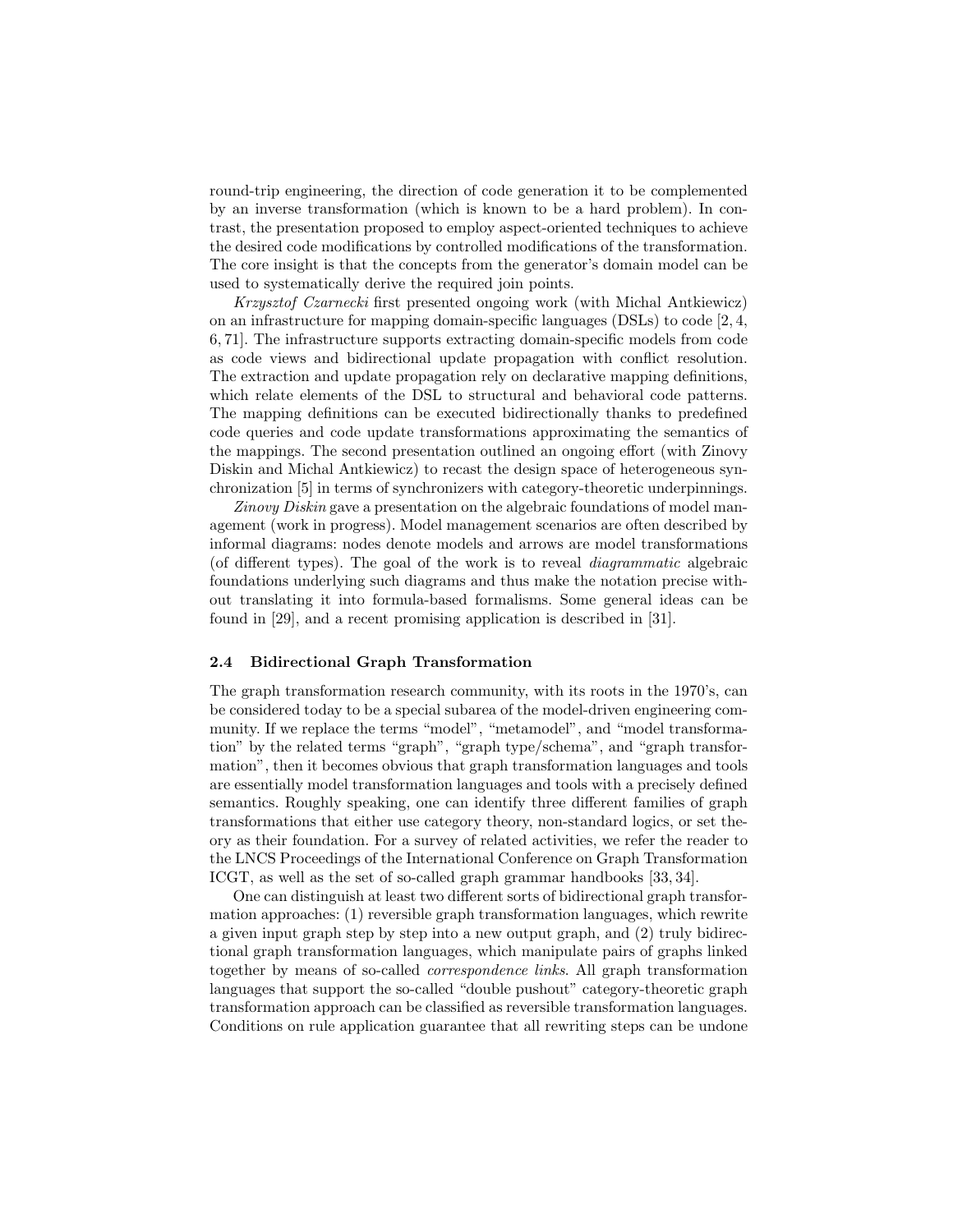by simply applying the involved rewrite rule with exchanged left- and righthand side [35]. Triple Graph Grammars (TGGs) [92, 94] as the descendants of pair grammars [87] are a special brand of coupled grammars. They belong to the class of bidirectional transformation languages [25]. Pairs of uni-directional forward and backward transformations can be derived automatically from a given TGG that defines a language of related pairs of graphs.

### Presentations at the meeting

Andy Schürr gave a tutorial-style introduction to TGGs. TGGs are a bidirectional model transformation formalism, where a single specification generates a language of related graph tuples (pairs of models) together with an intermediate correspondence graph (traceability link database). A single TGG specification is used as input for a compiler that generates corresponding consistency checking, traceability link creating, and forward/backward model transformation implementations. The TGG tutorial reviewed the history of TGGs and sketched their formal definition relying on the theory of the algebraic/category-theoretic branch of graph grammars. Finally, the meta-modeling tool MOFLON was presented. MOFLON's implementation of TGGs adopts the visual notation of QVT Relational, the OMG standard bidirectional model transformation language.

Soichiro Hidaka, Hiroyuki Kato, Shin-Cheng Mu, and Keisuke Nakano gave presentations on different aspects of a functional approach to bidirectional graph transformation. This work aims at the development of an algebraic framework for bidirectional model transformation by integrating the state-of-the-art technologies on bidirectional tree transformations and the algebraic graph querying language  $UnQL+$  [52, 53], which is an extension of the known UnQL [18]. The theoretical foundation of the work is related to the family of category-theoretic graph transformations called algebraic graph transformations. The resulting bidirectional graph transformation approach comes with a powerful automatic bidirectionalization method for the automatic derivation of a backward graph transformation from a given forward graph transformation. For this purpose, a bidirectional semantics for an existing graph algebra based on structural recursion called UnCAL is used, which has been well studied in the database community. Hence, this work belongs to the class of reversible as well as to the class of truly bidirectional graph transformation languages. Moreover, the algebraic framework supports the systematic development of efficient large-scale bidirectional model transformations in a compositional manner.

### 2.5 Further applications

GRACE-BX covered a number of presentations that we feel are best collected in a list of "further applications". It goes without saying that these applications regularly interact with issues of programming languages for  $bx$ , data management, or model-driven engineering.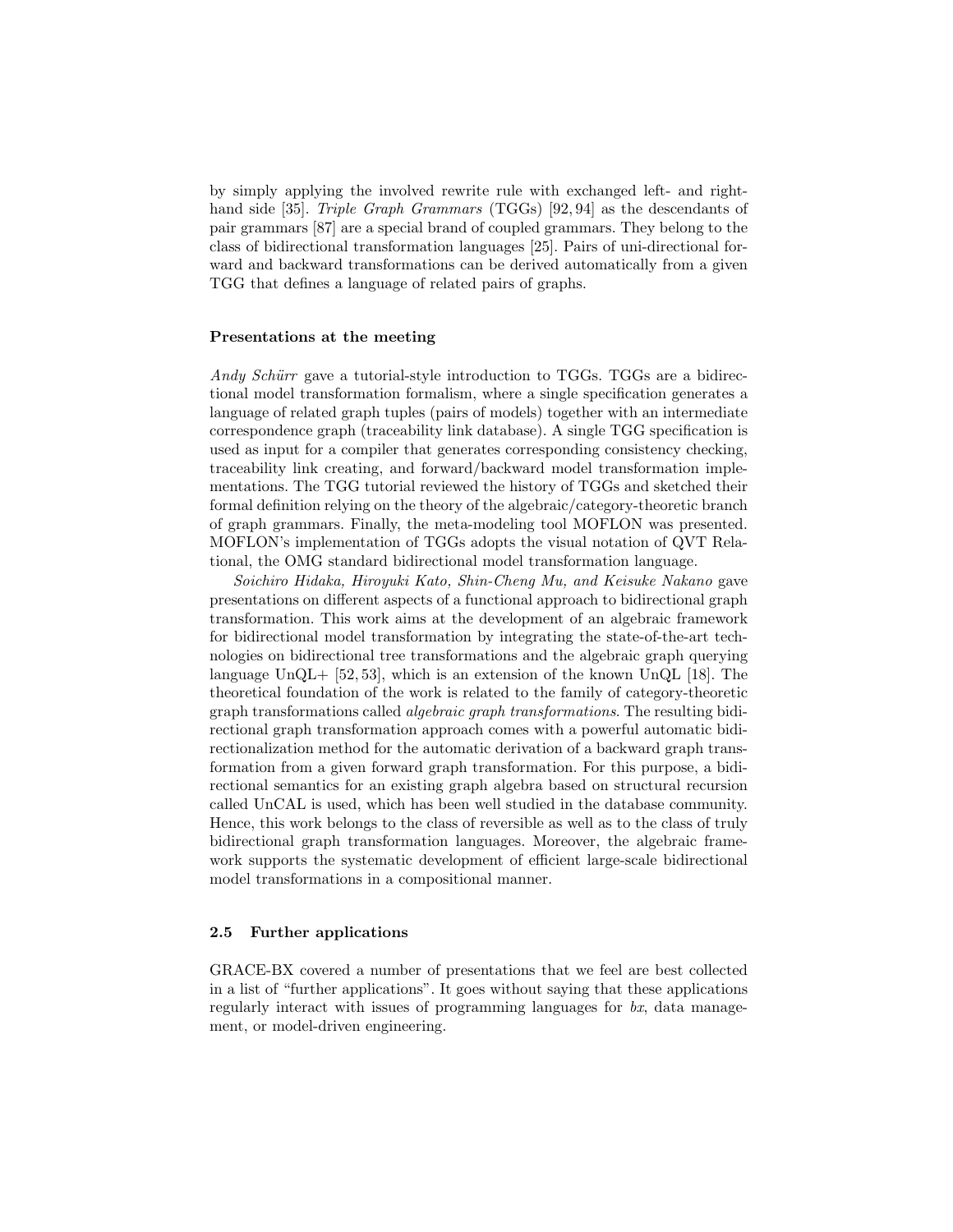Keisuke Nakano described the Vu-X approach to website construction that is based on bidirectional transformations [85] (as opposed to unidirectional transformations that simply translate data from a database into web content). Hence, users can directly modify a generated website, and the modification is automatically reflected in the database—without the need to update the database directly. The Vu-X system is also implemented as a web server so that users can edit it in WYSIWYG style within their web browsers.

Hui Song talked about runtime management of systems at the level of an intuitive, high-level architecture model [56, 96]. Management agents use the architecture model to monitor and control a running system. A key component for architecture-based runtime management is the synchronizer that propagates changes between the architecture model and the system state, and maintains the correspondence between them. The presented approach supports automated generation of such synchronizers based on bidirectional transformations.

David Lutterkort presented a configuration API for Linux systems called Augeas [75]. Augeas parses configuration files in their native formats and transforms them into a tree. Configuration changes are made by manipulating this tree and saving it back into native configuration files. The string-to-tree transformation is specified by lenses so that some details can be left out from the tree level, but they are still preserved when writing back changes. For instance, Augeas makes an effort to preserve comments and formatting in the textual configuration files.

Kathleen Fisher presented recent work on PADS, a system for processing ad hoc data sources (such as log files) [39]. The PADS compiler takes declarative descriptions of data formats as input and generates a variety of software artifacts including a parser, an in-memory representation for the data, and a pretty printer, among others. The presentation described a mechanism for generating a suite of useful data processing tools, including a semi-structured query engine, several format converters, a statistical analyzer, and data visualization routines directly from ad hoc data, without human intervention [40]. The key technical contribution is a multi-phase algorithm that automatically infers the structure of an ad hoc data source and produces a format specification in the PADS data description language. Programmers wishing to implement custom data analysis tools can use such descriptions to generate printing and parsing libraries for the data.

Ralf Lämmel talked about grammar transformations  $[63, 70]$ —specifically on coupled grammar transformations and their applications in XML-data binding and concrete/abstract syntax mapping. Grammar transformations are expressed in terms (of sequences) of primitive combinators, which can be applied both to grammars and instances (such as parse trees or documents). In the simpler, better understood cases, these grammar transformations are information-preserving, and an inverse is defined for each possible combinator. In more general cases such as mapping a rich concrete syntax to a more abstract syntax, bidirectionality is more difficult to achieve, subject to future work.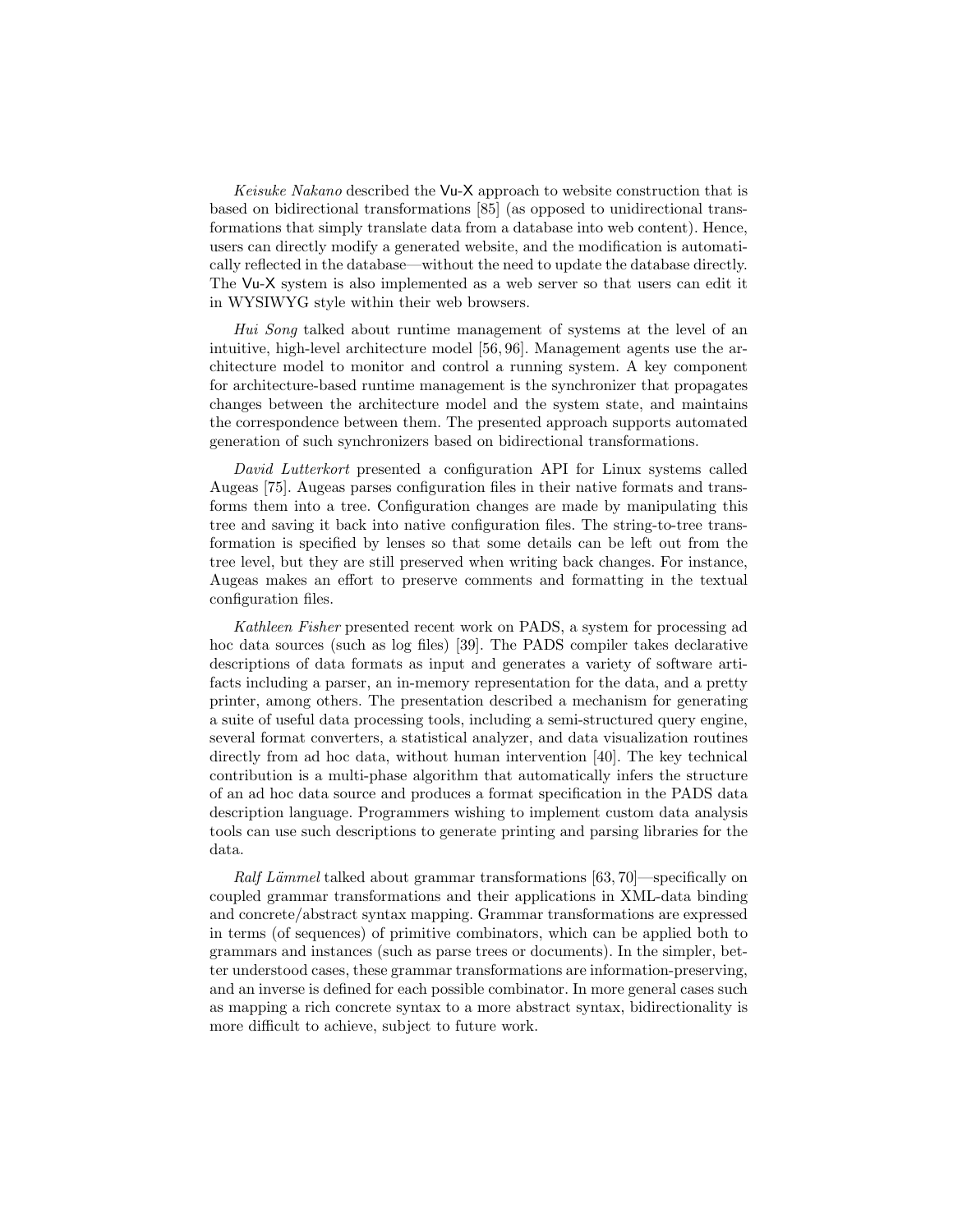Zhenjiang Hu gave a presentation on the use of automatic function inversion as a means to obtain divide-and-conquer parallel programs from sequential programs [83]. This approach allows programmers to use the often more intuitive, sequential encoding style, while, under certain conditions, efficient parallel programs in the form of list homomorphisms can be derived automatically. These parallel programs would be more difficult to develop by programmers in the first place. The heavy lifting of the approach for the extraction of a list homomorphism is the automatic derivation of weak right inverses from sequential programs. Experimental results show the practical efficiency of the automatic parallelization algorithm and demonstrate that the generated parallel programs achieve good speedups.

## 3 Synthesis: key concepts and properties of BX

The meeting included two discussion plenary sessions: one on the terminology and key concepts used across the represented communities and another on properties of bx. We briefly summarize the main discussion points in this section.

Lack of common and well-established terminology The participants generally agreed that each represented community has developed its own terminology and that there is little sharing of terms across disciplines. Moreover, central terms such as "transformation" and "view" are overloaded. For example, "transformation" is sometimes used to mean "transformation specification", "transformation implementation", or "transformation execution". Likewise, although "view" has a precise and well-established meaning in databases, it is used in a different way in the programming languages community [110], and its meaning in MDE is not clear.

Transformation vs. synchronization A hotly-debated topic was the distinction between transformation and synchronization. All of the participants shared a common understanding of transformations as executable operations on structured artifacts (data, models, programs) that establish well-defined relationships between the inputs and outputs, but the definition of synchronization was less clear. After discussion, a key difference was identified: synchronization (re- )establishes relationships among (partial) replicas, i.e., semantically overlapping artifacts that exist in parallel. Thus, although synchronization can be viewed as a kind of transformation, such as transforming code to make it consistent with an updated design, not all transformations do synchronization. For example, the reversible edits presented by Wasowski (see Section 2.3) are bx but not synchronizers since they relate two consecutive revisions of a single artifact being edited. It was also noted that, in general, transformations may take place in spaces with multiple dimensions including revisions, replicas, languages, and features [11, 31]. Exploring  $bx$  in these multidimensional spaces was proposed as an important area for future work.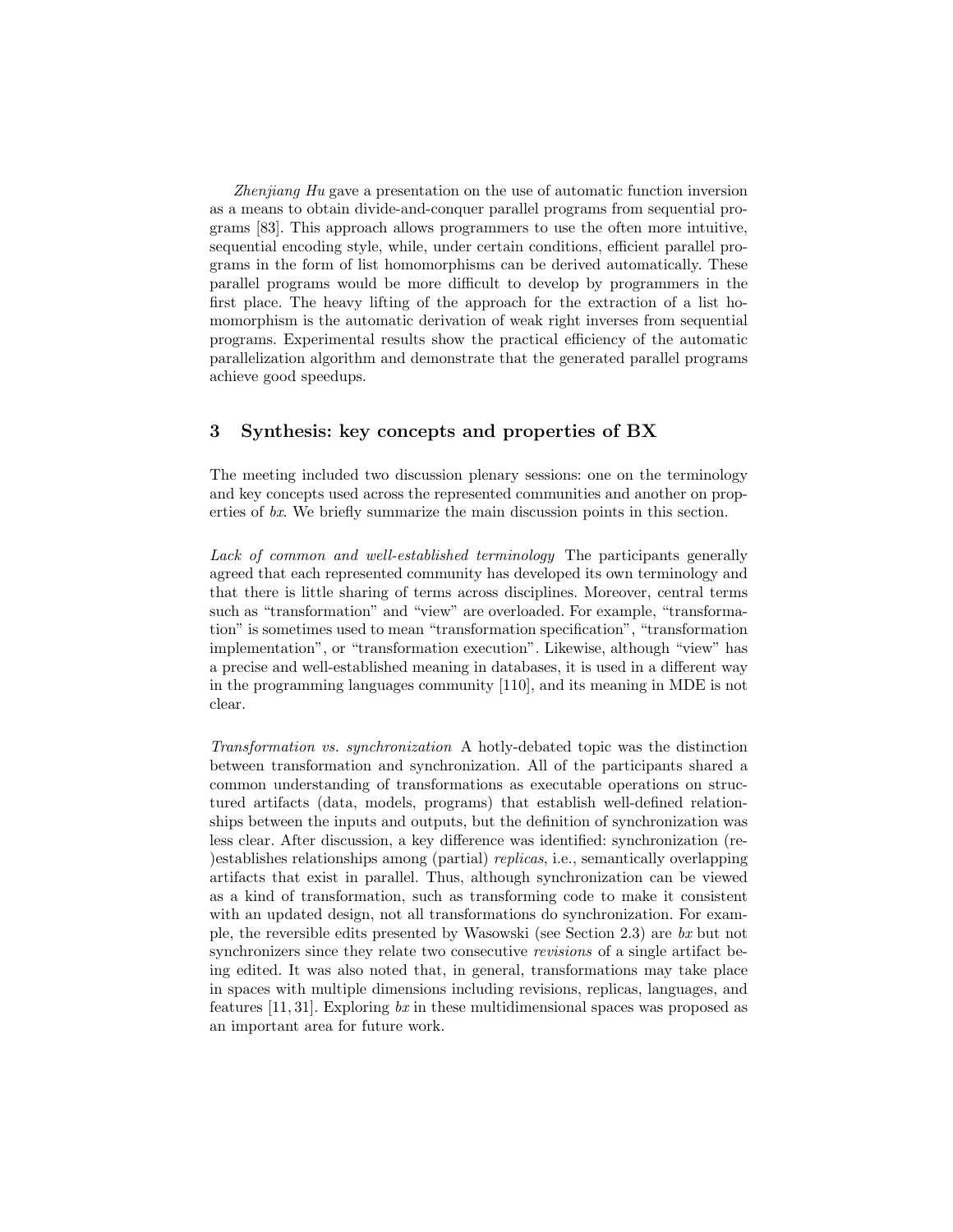State-based vs. operation-based Many of the projects presented at the meeting focused on using bx to propagate changes made to the source or target of the transformation. These update translators fall into two distinct categories. In state-based approaches, the update translator operates on the source and target structures themselves. For example, to translate an update made to the target back to the source, the translator takes as an argument the post-update state of the target (as well as the original state of the source) and calculates an appropriately-modified source [15, 16, 41, 42]. By contrast, in operation-based approaches, updates are expressed in a transformation language, and the update translator propagates the updates themselves through the transformation. In either case, update translation produces instances that are consistent with respect to the bx [81, 102].

Properties of bx Several different properties of bx were discussed at the meeting. The properties of the relation that captures when the source and target are consistent—e.g., whether the relation is an injective source-to-target function or a total target-to-source function or both, or even if the relation is a function in either direction at all—impact bx in fundamental ways. Most systems stipulate that the transformations a  $bx$  comprises must obey the *definitional* properties of correctness and hippocraticness [97] (these properties roughly correspond to  $PUTGET$  and  $GETPUT$  laws in the lens framework  $[42]$ ; for details of this correspondence, see elswhere [30, 99]), with undoability [97] (corresponding to PUTPUT for lenses  $[42]$  as an optional property. The *reversibility* of a transformation was discussed as an example of an operational property: not only must the inverse exist, it must also be computable efficiently. Lastly, properties such as incrementality [46], minimality of changes [19, 44], and preservation of recent changes were classified as quality properties. Although these properties have intuitive appeal, they are not well understood formally and are an important area for further study.

Constructing bx Several different techniques for constructing bx were discussed at the meeting. There are three main approaches. In the first approach, the user programs the forward transformation and the backward transformation is obtained (almost) for free, because the forward transformation either was built from smaller primitives that are bidirectional (e.g., [78, 101, 102]) or can be made bidirectional (e.g., [76, 108]). The second approach, used in lenses, is similar but subtly different: the programmer specifies the backward transformation and obtains the forward transformation for free (e.g., [16, 42]). In the third approach, the user defines a mapping—i.e., the specification of the relation that captures when the source and target are consistent—and the forward and backward transformations are derived from the mapping automatically, possibly with additional manual refinement  $(e.g., [6, 81, 93])$ . A related topic is the composition of bidirectional translators, e.g., lenses and synchronizers, into larger systems ([30, 31, 41]).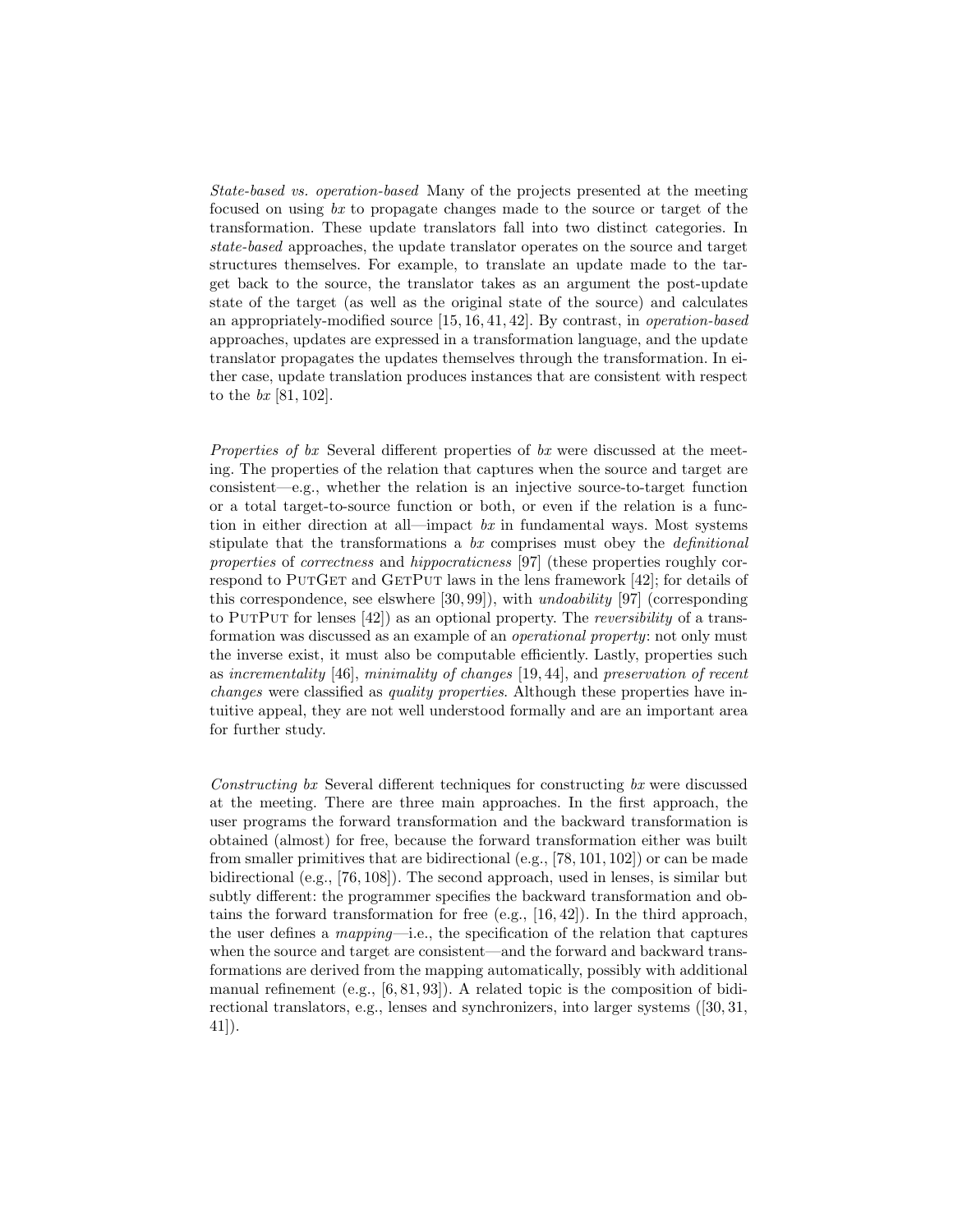## 4 Towards a BX benchmark

The GRACE-BX meeting clarified the need to have effective criteria for comparing different bx approaches and assessing progress in the field. Benchmarks are widely used in academia and industry as a framework for comparing competing approaches and technologies. Insightful examples of benchmark suites exist for scenarios with cross-discipline application, including graph transformation [105], query and transformation of XML [91], generic programming (query and transformation of tree-shaped data) [90], and schema mappings [1].

Accordingly, the meeting included a discussion session on a potential benchmark suite for bidirectional transformations, codenamed BXBenchmark. The following goals of BXBenchmark were identified:

- $-$  Provide a *platform* for comparing expressiveness, usability, and efficiency of different bx approaches and technologies.
- $-$  Catalog proven bx scenarios and interesting variations thereof (e.g., the ubiquitous classes-to-tables mapping and variations thereof).
- Collect implementations of bx scenarios.
- Clarify the relevance of the scenarios across different approaches and technologies and thereby reveal commonalities and differences.

#### Organization of the benchmark suite

To help picturing the envisaged benchmark suite BXBenchmark, we sketch its possible organization. At the top level, the suite is organized by a collection of scenarios. Each scenario comprises components as described below. (We use the ubiquitous classes-to-tables mapping as a running example.)

Name For instance: "Classes to Tables".

- Rationale For instance: "Cover a baseline scenario of model-driven development with just a few modeling concepts for classes in the sense of the OO paradigm and tables in the sense of the relational paradigm".
- Metadata Based on an appropriate taxonomy of bidirectional transformations, the scenarios are to be semantically annotated. To provide a simple example, scenarios would be annotated as being graph- vs. string- vs. tree-based. (The scenario of the running example is graph-based.) We discuss some elements of an emerging taxonomy shortly.
- Sample data Each scenario will be accompanied by a collection of types (or classes, schemas, regular expressions, or other relevant metamodel information) that model sample data for the scenario, as well as actual conformant sample data. In addition, generators and mappers for metamodels and sample data may provide access to sample data across platform, format, and programming paradigm while meeting constraints on size or others.
- Configurations The term "configuration" is used here as a proxy for comprehensively describing the execution of a bidirectional transformation including sample data (inputs and results), a description of updates and auxiliary parameters such as size measures when data is generated.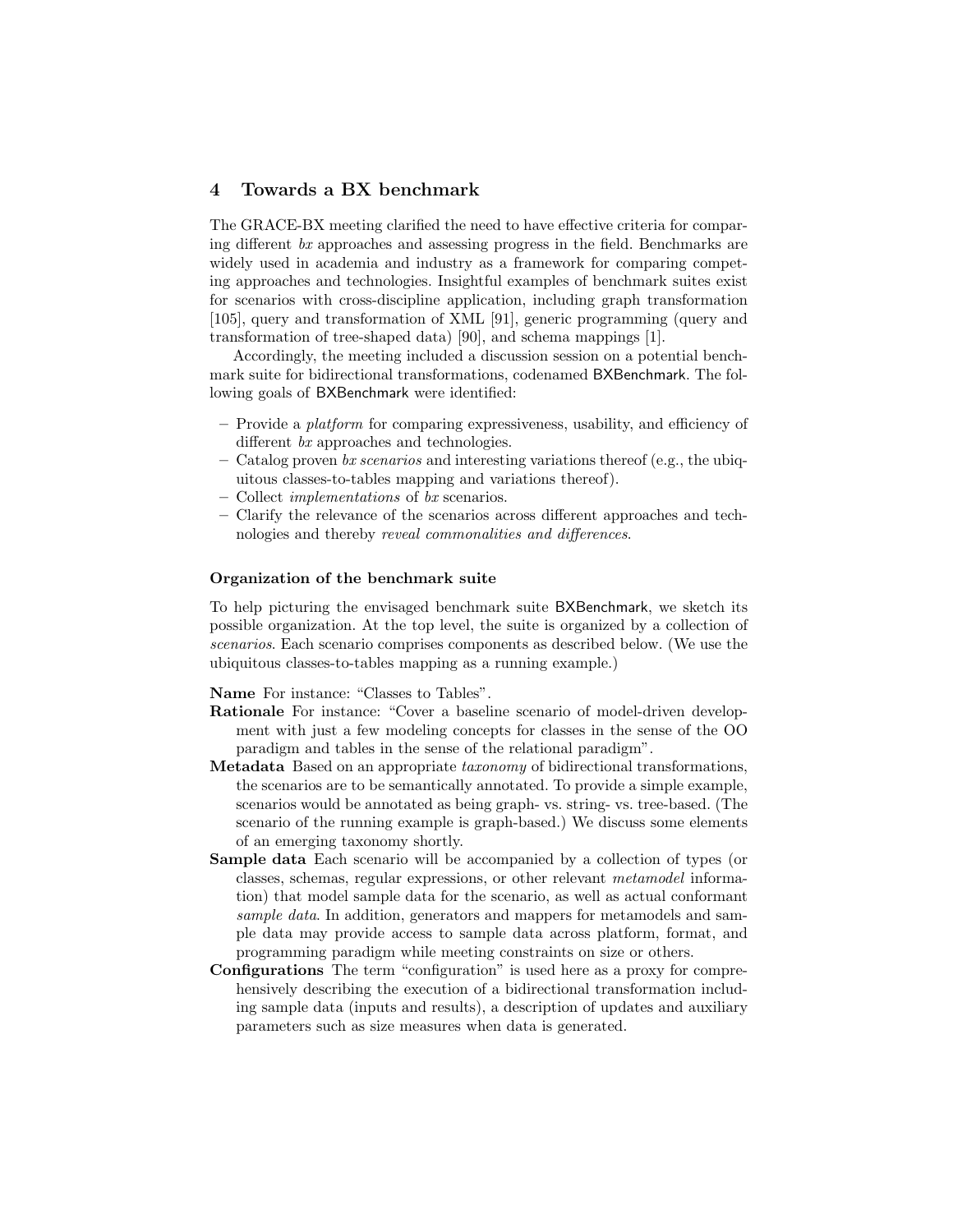Specialization Scenarios may be related by specialization. For instance, we may think of "Classes to Tables" as an abstract scenario with fundamentally different O/R mapping options as concrete specializations.

Any scenario can now be implemented by any number of implementations using particular technologies. For instance, one technology may address the scenario by describing both directions of the bx scenario separately, whereas another technology may leverage a designated transformation language for  $bx$ . We also need some way of documenting the assumed difficulty, feasibility, completeness, or infeasibility of a specific implementation (option). To this end, the role of metadata, as announced above, will be extended.

#### An emerging taxonomy for metadata

We expect this taxonomy to cover properties of  $bx$  that are useful in documenting (by means of metadata) commonalities and differences between the different scenarios, the different implementations thereof, the different  $bx$  approaches and technologies. A few candidate properties are illustrated:

- Injectivity Given a scenario, is the basic forward transformation injective? If it is not injective, what other properties are possibly exploited to obtain a useful backward transformation?
- **Kinds of changes** Given a scenario or a  $bx$  approach, what kinds of changes are needed or supported? For instance, one can distinguish updates vs. insertion vs. deletion. When focusing on updates, one can distinguish structured vs. primitive updates.
- Synchronization orientation Given an implementation of a scenario or a technology, is synchronization involved? If so, how can we further classify and qualify the form of synchronization at hand? (For instance, do we face synchronization based on a constraint mechanism?)
- Semantics preservation Given a scenario that involves a sort of (programming) language as the domain of the sources related by  $bx$ , does the bx promise or require semantics preservation? (See the scenario "For-loop Desugaring" presented shortly.) Other programming language-related notions may be similarly leveraged to contribute properties for taxonomy, e.g., type preservation and dependency on flow analysis.

#### Some candidate scenarios for BXBenchmark

- "Roman/Arabic Number Conversion" This is a trivial example which can be used to provide a basic demonstration of any transformation technology. The conversions are bijective and can be reasonably represented by a pair of unidirectional transformations.
- "Add Index to Address Book" (inspired by [55]) Given a simple collection of addresses of persons (say represented as an XML tree), an index for the names of the persons is added by the forward transformation. The redundancy created by the extra name index triggers update challenges.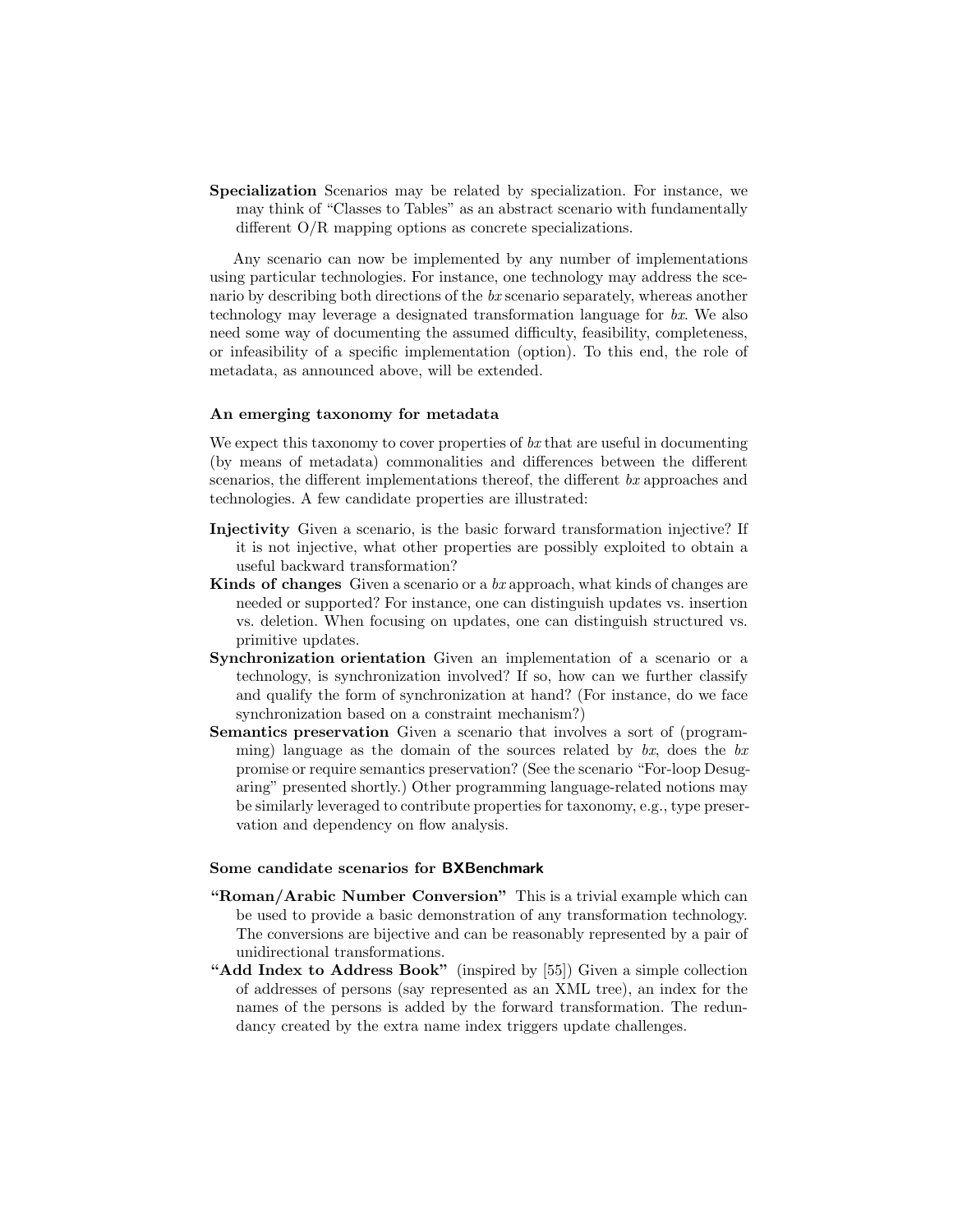- "Classes to Tables" This scenario (described earlier) is a baseline scenario of model-driven development. Various technologies have readily addressed some variant of it. It appears to be promising to try organizing all these variants. Conceptually, it is an  $(O/R)$  mapping example which hence involves two paradigms: the OO paradigm and the relational paradigm. Object models and relational schemas may both be represented as graphs (with edges for associations or key constraints). In fact, whereas a tree-based approach suffices for the previous scenario, a graph-based approach may be more appropriate for the present scenario. (We view "Classes to Tables" as a representative of the larger class of relatively direct metamodel transformations: WSDL to/from EMF, BPMN to/from BPEL, EMF to/from XSD, UML sequence to/from communication diagrams, etc.)
- "Collapse/Expand State Diagrams" Starting from a hierarchical state diagram (involving some nesting), a flat view is to be provided, and any modifications on the flat view should be reflected eventually in the hierarchical view. The basic flattening transformation is non-injective, and hence, the view complement must be taken into account when mapping back the flattened and possibly updated state diagram to a nested one.
- "For-loop Desugaring" Given a tiny (imperative) programming language, provide a syntax desugaring transformation, e.g., the translation of for-loops to while loops. The desugared syntax is further subjected to a refactoring transformation. The bidirectional transformation challenge is to be able to revert desugaring even past refactoring. Just like the previous scenario, desugaring is non-injective. The specific contribution of the scenario lies in its well-understood interaction with programming language types and semantics. Ideally, one would want to establish, by construction, that desugaring and its reversion are type- and semantics-preserving. (A related but distinctive scenario, inspired by [28, 74], is the preservation of whitespace and comments by transformations that abstract from whitespace and comments.)
- "Round-trip Engineering for Java Applet Models and Code" (inspired by [2, 3]) In the forward direction, JApplet framework use is expressed at the modeling level in terms of a feature model, subject to a code-generating interpretation of the model. In the backward direction, framework use is extracted from code by queries and presented as feature models. Updates may be performed both on code and feature model. This scenario stands out with its involvement of two rather distant abstraction levels: imperative OO code vs. more grammatical and declarative feature models. This scenario is also relatively challenging in that it requires flow analysis.
- "Textual and Graphical Program Editor" Given (a subset of) a Java/ $C#$ like language, provide a capability for simultaneous editing in textual and graphical mode. It is assumed that the graphical mode provides a limited view on programs. For instance, it may be limited to types and relationships. This scenario involves "Text to Model" and "Model to Text" components, and thereby involves specific challenges such as layout preservation (of both textual and graphical layout) and comment preservation (where we assume that comments only appear in the textual representation). Further, this sce-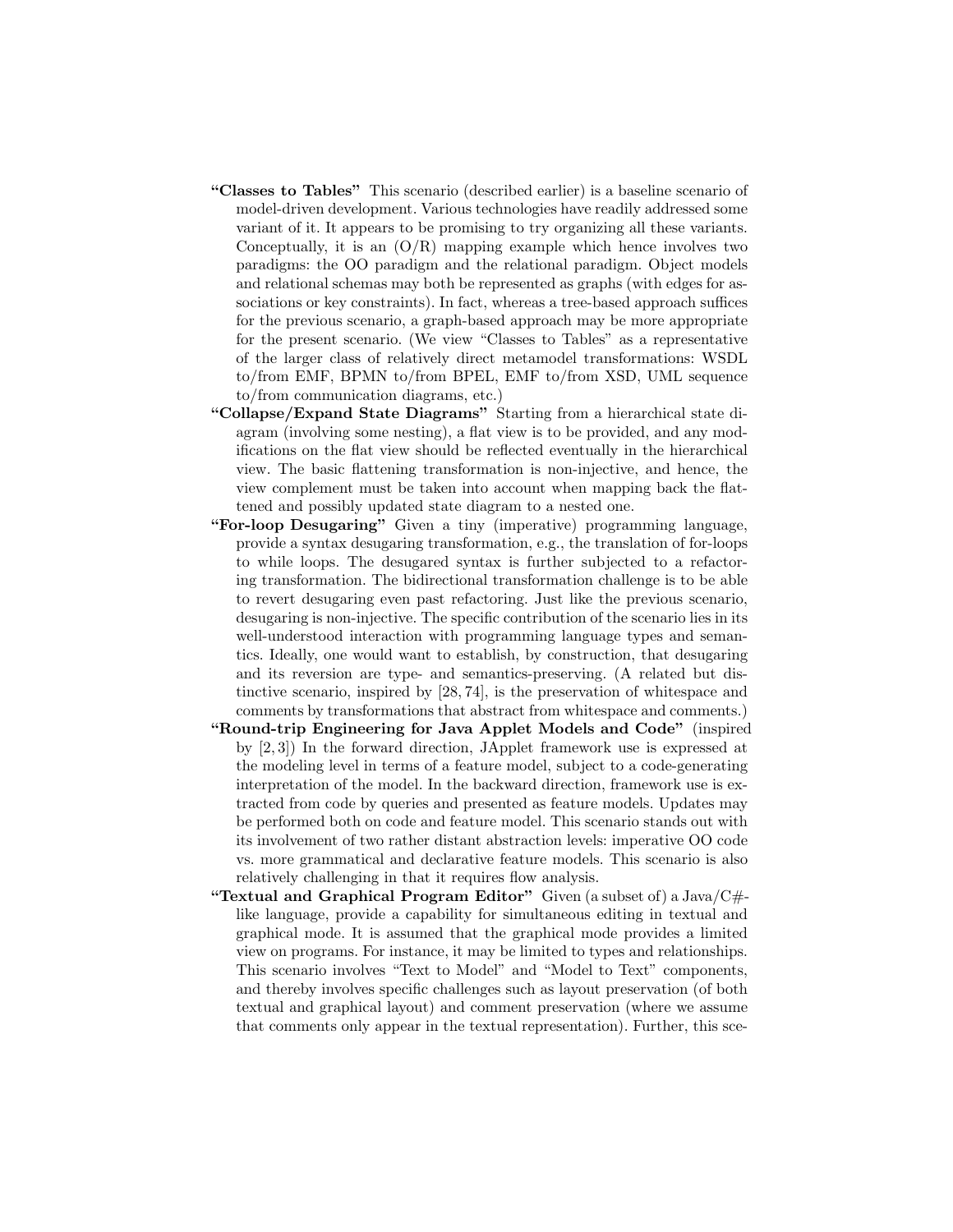nario requires the ability to incrementally (locally) change the graphical view in reply to local changes to the textual view, and vice versa.

"Reversible FFT" (inspired by  $[72, 116]$ ) A Fast Fourier Transform is an efficient algorithm to compute the Discrete Fourier Transform and its inverse. Compared to the above scenarios, this scenario specifically involves a computationally expensive problem.

#### Status and future prospects

An open source project has been created to host future efforts on BXBenchmark.<sup>9</sup> The project is actively seeking contributors. Designated workshops or bird-of-afeather sessions and hackathons may be scheduled to make progress on the suite. Work on the benchmark suite is likely to feature prominently at any follow-up meetings.

## 5 Conclusion

Bidirectional transformation is a field of interest that spans many sub-disciplines of computer science. The GRACE-BX meeting served as a useful checkpoint to match capabilities and research efforts, and to examine differences in approaches and assumptions. The references cited in this report constitute the beginnings of a comprehensive bibliography of bx-related work across the sub-disciplines. The new benchmark suite will continue the collaboration effort by allowing researchers with different research aims to contribute solutions to common problems. In addition to the emerging benchmark, we will continue to foster collaboration between communities by applying for a Dagstuhl seminar. We may also hold workshops at conferences as part of the effort to establish the benchmark.

Acknowledgments We would like to thank all the participants of the GRACE-BX meeting for their contributions at the meeting and their input during the preparation of this report: Holger Bock Axelsen, Jean Bezivin, Jácome Cunha, Davide Di Ruscio, Zinovy Diskin, Bernd Fischer, Kathleen Fisher, Soichiro Hidaka, Robert Glück, Hiroyuki Kato, David Lutterkort, Kazutaka Matsuda, Shin-Cheng Mu, Alfonso Pierantonio, Keisuke Nakano, Ali Razavi, Hui Song, Antonio Vallecillo, Janis Voigtläender, Yingfei Xiong, Meng Wang, and Andrzej Wasowski.

## References

- 1. B. Alexe, W.-C. Tan, and Y. Velegrakis. STBenchmark: towards a benchmark for mapping systems. Proceedings of the VLDB conference, 1(1):230–244, 2008. See also http://www.stbenchmark.org/.
- 2. M. Antkiewicz. Framework-Specific Modeling Languages. PhD thesis, University of Waterloo, Electrical and Computer Engineering, 2008.

 $^9$  https://sourceforge.net/projects/bxbenchmark/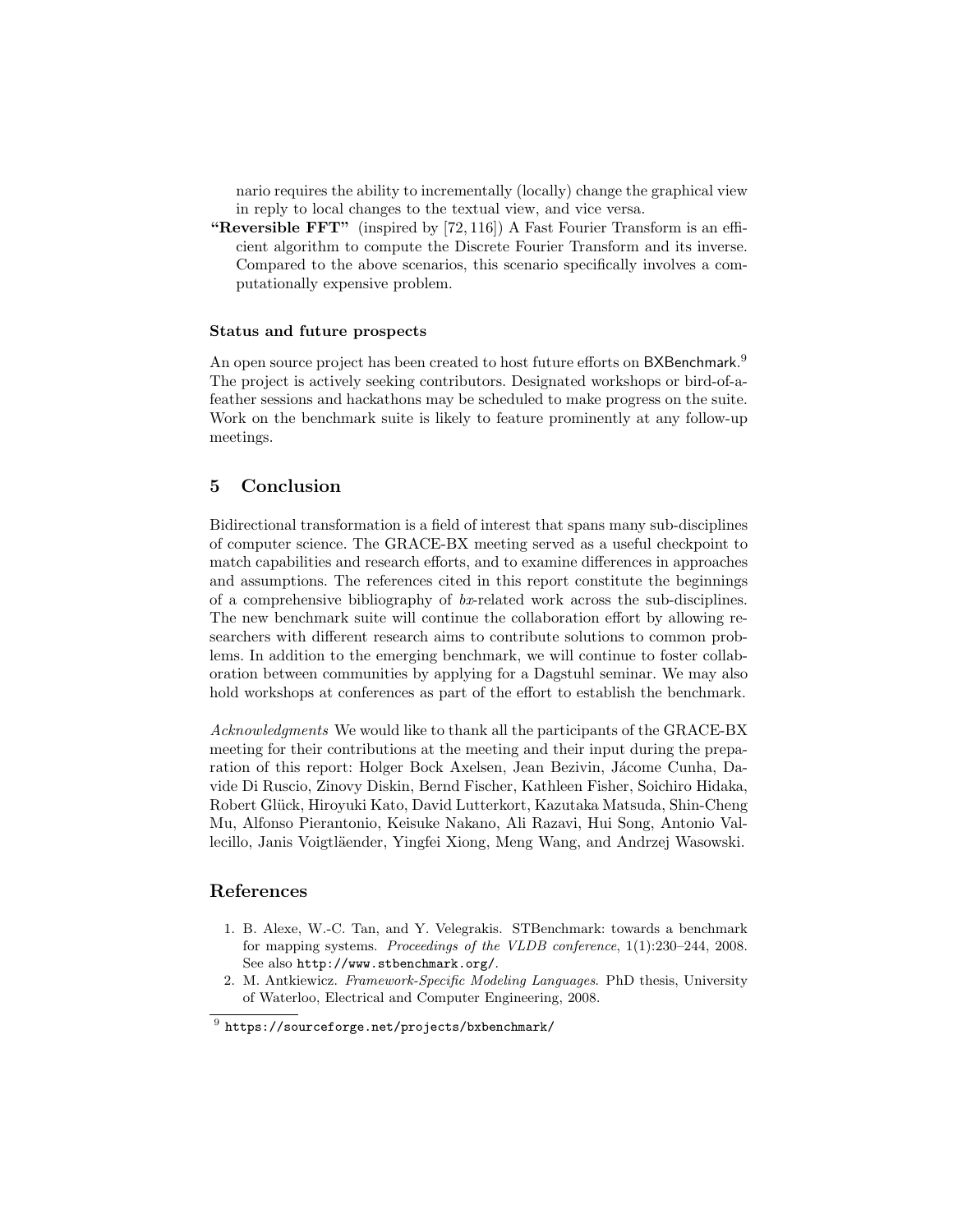- 3. M. Antkiewicz, T. T. Bartolomei, and K. Czarnecki. Automatic extraction of framework-specific models from framework-based application code. In ASE '07: Proceedings of the twenty-second IEEE/ACM international conference on Automated Software Engineering, pages 214–223. ACM, 2007.
- 4. M. Antkiewicz and K. Czarnecki. Framework-Specific Modeling Languages with Round-Trip Engineering. In Model Driven Engineering Languages and Systems, 9th International Conference, MoDELS 2006, Proceedings, volume 4199 of LNCS, pages 692–706. Springer, 2006.
- 5. M. Antkiewicz and K. Czarnecki. Design Space of Heterogeneous Synchronization. In Generative and Transformational Techniques in Software Engineering II, International Summer School, GTTSE 2007, Revised Papers, volume 5235 of LNCS, pages 3–46. Springer, 2008.
- 6. M. Antkiewicz, K. Czarnecki, and M. Stephan. Engineering of Framework-Specific Modeling Languages. IEEE Transactions on Software Engineering, 2009. To appear.
- 7. M. Arenas and L. Libkin. XML data exchange: Consistency and query answering. Journal of the ACM, 55(2), 2008.
- 8. M. Arenas, J. Pérez, and C. Riveros. The recovery of a schema mapping: bringing exchanged data back. In PODS '08: Proceedings of the twenty-seventh ACM SIGMOD-SIGACT-SIGART symposium on Principles of database systems, pages 13–22. ACM, 2008.
- 9. H. B. Axelsen, R. Glück, and T. Yokoyama. Reversible Machine Code and Its Abstract Processor Architecture. In Computer Science – Theory and Applications, Proceedings, volume 4649 of LNCS, pages 56–69. Springer, 2007.
- 10. F. Bancilhon and N. Spyratos. Update semantics of relational views. ACM Transactions on Database Systems (TODS), 6(4):557–575, 1981.
- 11. D. S. Batory, M. Azanza, and J. Saraiva. The objects and arrows of computational design. In Model Driven Engineering Languages and Systems, 9th International Conference, MoDELS 2008, Proceedings, volume 5301 of Lecture Notes in Computer Science, pages 1–20. Springer, 2008.
- 12. C. H. Bennet. Logical Reversibility of Computation. IBM Journal of Research and Development, 17(6):525–532, 1973.
- 13. N. Benton. Embedded interpreters. Journal of Functional Programming, 15(4):503–542, 2005.
- 14. P. Berdaguer, A. Cunha, H. Pacheco, and J. Visser. Coupled Schema Transformation and Data Conversion for XML and SQL. In Practical Aspects of Declarative Languages, 9th International Symposium, PADL 2007, Proceedings, volume 4354 of LNCS, pages 290–304. Springer, 2007.
- 15. A. Bohannon, J. N. Foster, B. C. Pierce, A. Pilkiewicz, and A. Schmitt. Boomerang: Resourceful lenses for string data. In Proceedings of ACM SIGPLAN– SIGACT Symposium on Principles of Programming Languages (POPL 2008), pages 407–419, Jan. 2008.
- 16. A. Bohannon, B. Pierce, and J. Vaughan. Relational lenses: a language for updatable views. In PODS '06: Proceedings of the twenty-fifth ACM SIGMOD-SIGACT-SIGART symposium on Principles of database systems, pages 338–347. ACM, 2006.
- 17. C. Brabrand, A. Møller, and M. I. Schwartzbach. Dual Syntax for XML Languages. Information Systems, 33(4–5):385–406, 2008. Short version in DBPL '05.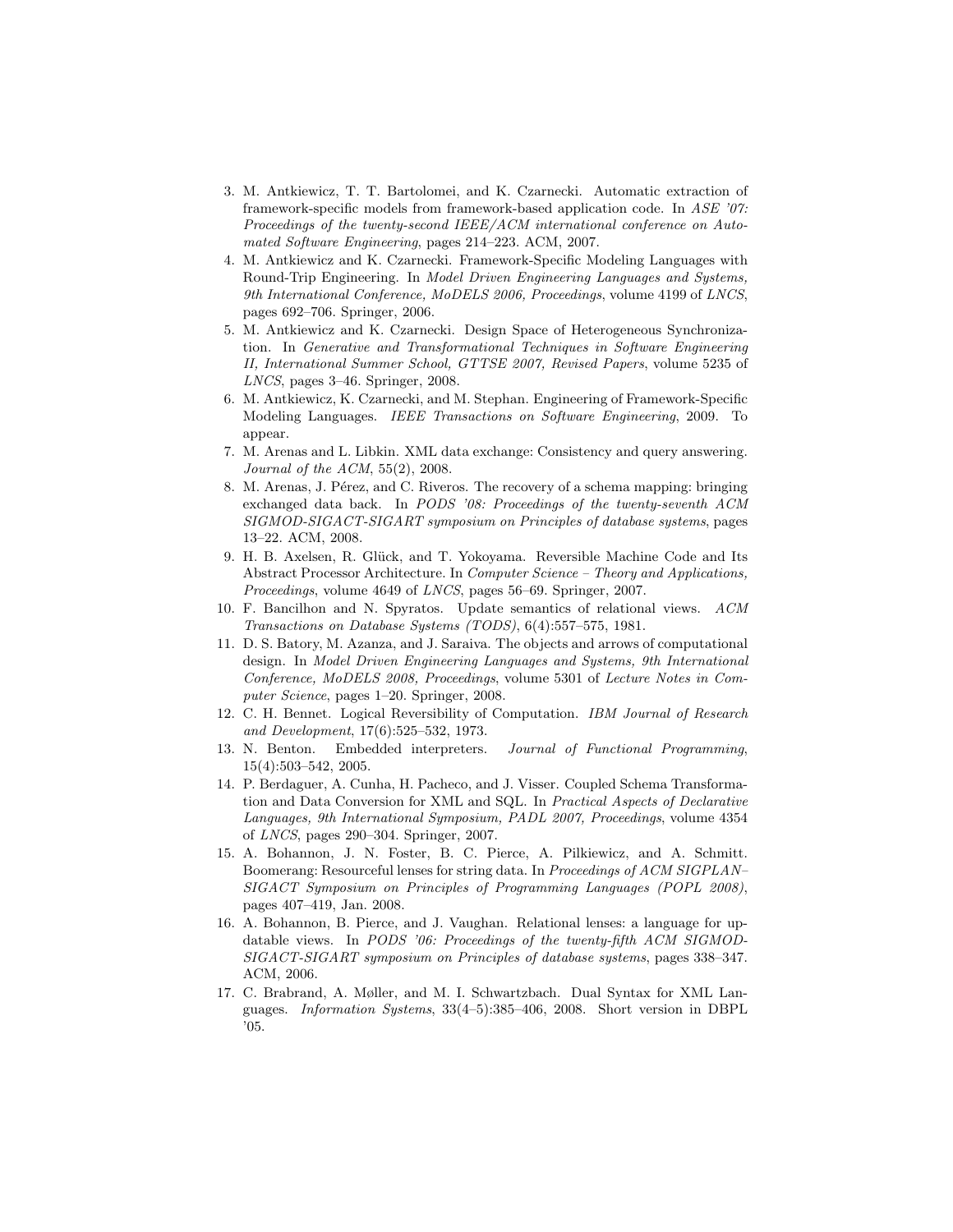- 18. P. Buneman, M. F. Fernandez, and D. Suciu. UnQL: a query language and algebra for semistructured data based on structural recursion. VLDB Journal: Very Large Data Bases, 9(1):76–110, 2000.
- 19. P. Buneman, S. Khanna, and W.-C. Tan. On propagation of deletions and annotations through views. In PODS '02: Proceedings of the twenty-first ACM SIGMOD-SIGACT-SIGART symposium on Principles of database systems, pages 150–158. ACM, 2002.
- 20. P. Castro, S. Melnik, and A. 0Adya. ADO.NET entity framework: raising the level of abstraction in data programming. In SIGMOD '07: Proceedings of the 2007 ACM SIGMOD international conference on Management of data, pages 1070–1072. ACM, 2007.
- 21. A. Cicchetti, D. Di Ruscio, R. Eramo, and A. Pierantonio. Automating Coevolution in Model-Driven Engineering. In 12th International IEEE Enterprise Distributed Object Computing Conference, ECOC 2008, Proceedings, pages 222– 231. IEEE Computer Society, 2008.
- 22. A. Cleve and J.-L. Hainaut. Co-transformations in Database Applications Evolution. In Generative and Transformational Techniques in Software Engineering, International Summer School, GTTSE 2005, Revised Papers, volume 4143 of LNCS, pages 409–421. Springer, 2006.
- 23. R. Culpepper and M. Felleisen. Debugging macros. In GPCE '07: Proceedings of the 6th international conference on Generative programming and component engineering, pages 135–144. ACM, 2007.
- 24. J. Cunha, J. Saraiva, and J. Visser. From spreadsheets to relational databases and back. In PEPM '09: Proceedings of the 2009 ACM SIGPLAN workshop on Partial evaluation and program manipulation, pages 179–188. ACM, 2008.
- 25. K. Czarnecki and S. Helsen. Classification Of Model Transformation Approaches. In 2nd OOPSLA Workshop on Generative Techniques in the context of Model Driven Architecture, 2003. Available at http://www.softmetaware.com/ oopsla2003/czarnecki.pdf.
- 26. K. Czarnecki and S. Helsen. Feature-based survey of model transformation approaches. IBM Systems Journal, 45(3):621–646, 2006.
- 27. U. Dayal and P. A. Bernstein. On the Correct Translation of Update Operations on Relational Views. ACM Transactions on Database Systems (TODS), 7(3):381– 416, Sept. 1982.
- 28. M. L. V. de Vanter. Preserving the Documentary Structure of Source Code in Language-Based Transformation Tools. In 1st IEEE International Workshop on Source Code Analysis and Manipulation (SCAM 2001), Proceedings, pages 133– 143. IEEE Computer Society, 2001.
- 29. Z. Diskin. Mathematics of generic specifications for model management. In Rivero, Doorn, and Ferraggine, editors, Encyclopedia of Database Technologies and Applications, pages 351–366. Idea Group, 2005.
- 30. Z. Diskin. Algebraic Models for Bidirectional Model Synchronization. In Model Driven Engineering Languages and Systems, 11th International Conference, MoDELS 2008, Proceedings, volume 5301 of LNCS, pages 21–36. Springer, 2008.
- 31. Z. Diskin, K. Czarnecki, and M. Antkiewicz. Model-versioning-in-the-large: algebraic foundations and the tile notation. In Comparison and versioning of software models. 3rd Int. Workshop affiliated with ICSE 2009, 2009. To appear in IEEE Digital Library.
- 32. D. T. Eger. Bit Level Types, 2005. Unpublished manuscript. Available from http://www.yak.net/random/blt/blt-drafts/03/blt.pdf.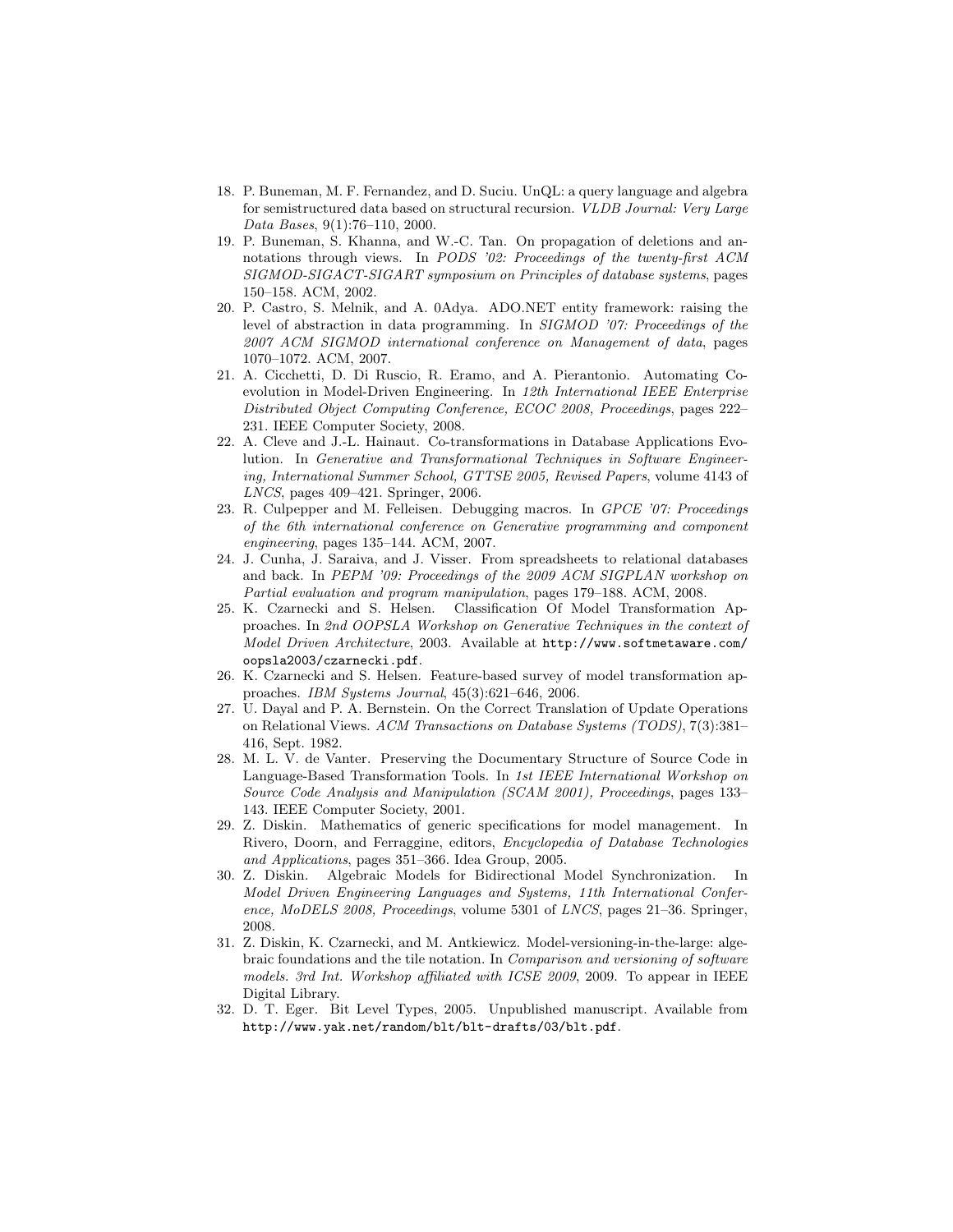- 33. Ehrig, Engels, Kreowski, and Rozenberg, editors. Handbook of Graph Grammars and Computing by Graph Transformation, volume 1. World Scientific Publishing, 1997.
- 34. Ehrig, Engels, Kreowski, and Rozenberg, editors. Handbook of Graph Grammars and Computing by Graph Transformation, volume 2. World Scientific Publishing, 1999.
- 35. H. Ehrig, K. Ehrig, U. Prange, and G. Taentzer. Fundamentals of Algebraic Graph Transformation. Monographs in Theoretical Computer Science. An EATCS Series. Springer, 2006.
- 36. R. Eramo, A. Pierantonio, J. Romero, and A. Vallecillo. Change Management in Multi-Viewpoint Systems using ASP. In Proceedings of 5th International Workshop on ODP for Enterprise Computing (WODPEC 2008), Sept. 2008.
- 37. R. Fagin. Inverting schema mappings. ACM Transactions on Database Systems  $(TODS), 32(4), 2007.$
- 38. R. Fagin, P. G. Kolaitis, R. J. Miller, and L. Popa. Data exchange: semantics and query answering. Theoretical Computer Science, 336(1):89–124, 2005.
- 39. K. Fisher and R. Gruber. PADS: a domain-specific language for processing ad hoc data. In PLDI '05: Proceedings of the 2005 ACM SIGPLAN conference on Programming language design and implementation, pages 295–304. ACM, 2005.
- 40. K. Fisher, D. Walker, K. Zhu, and P. White. From dirt to shovels: fully automatic tool generation from ad hoc data. In POPL '08: Proceedings of the 35th annual ACM SIGPLAN-SIGACT symposium on Principles of programming languages, pages 421–434. ACM, 2008.
- 41. J. N. Foster, M. B. Greenwald, C. Kirkegaard, B. C. Pierce, and A. Schmitt. Exploiting Schemas in Data Synchronization. Journal of Computer and System Sciences, 73(4), June 2007. Short version in DBPL '05.
- 42. J. N. Foster, M. B. Greenwald, J. T. Moore, B. C. Pierce, and A. Schmitt. Combinators for bidirectional tree transformations: A linguistic approach to the viewupdate problem. ACM Transactions on Programming Languages and Systems  $(TOPLAS)$ , 29(3), 2007.
- 43. J. N. Foster, A. Pilkiewcz, and B. C. Pierce. Quotient lenses. In ICFP '08: Proceeding of the 13th ACM SIGPLAN international conference on Functional programming, pages 383–396. ACM, 2008.
- 44. A. Fuxman, P. G. Kolaitis, R. J. Miller, and W. C. Tan. Peer data exchange. ACM Transactions on Database Systems (TODS), 31(4):1454–1498, 2006.
- 45. H. Giese and R. Wagner. From model transformation to incremental bidirectional model synchronization. Software and Systems Modeling, 8(1):21–43, 2009.
- 46. T. J. Green, Z. G. Ives, and V. Tannen. Reconcilable differences. In ICDT '09: Proceedings of the 12th International Conference on Database Theory, Proceedings, pages 212–224. ACM, 2009.
- 47. T. J. Green, G. Karvounarakis, Z. G. Ives, and V. Tannen. Update Exchange with Mappings and Provenance. In Proceedings of the 33rd International Conference on Very Large Data Bases, VLDB 2007, pages 675–686. ACM, 2007.
- 48. J.-L. Hainaut, C. Tonneau, M. Joris, and M. Chandelon. Schema Transformation Techniques for Database Reverse Engineering. In Entity-Relationship Approach - ER'93, 12th International Conference on the Entity-Relationship Approach, Proceedings, volume 823 of LNCS, pages 364–375. Springer, 1994.
- 49. A. Y. Halevy, Z. G. Ives, D. Suciu, and I. Tatarinov. Schema Mediation in Peer Data Management Systems. In Proceedings of the 19th International Conference on Data Engineering, ICDE 2003, pages 505–516. IEEE Computer Society, 2003.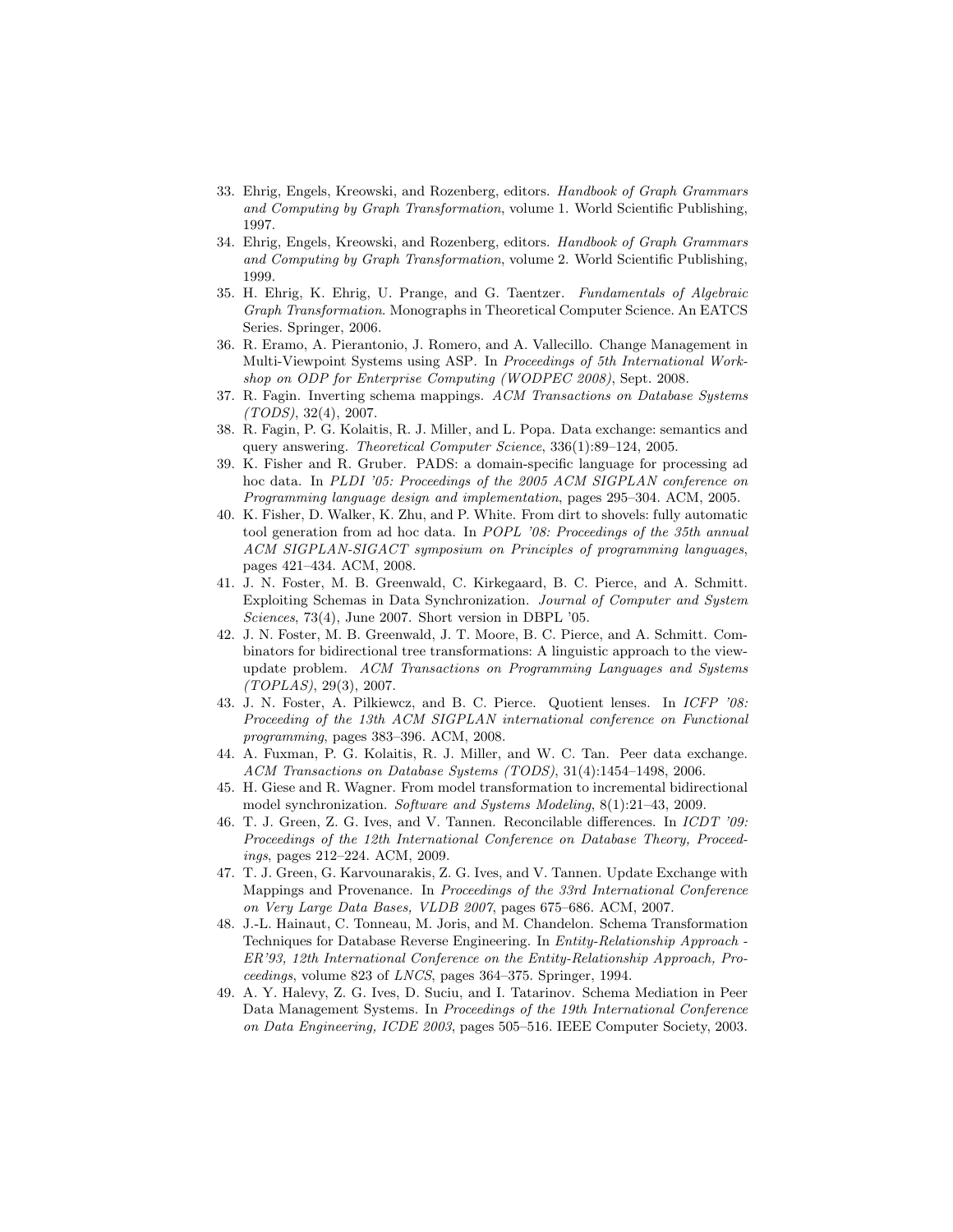- 50. M. Harren, M. Raghavachari, O. Shmueli, M. Burke, R. Bordawekar, I. Pechtchanski, and V. Sarkar. XJ: facilitating XML processing in Java. In WWW '05: Proceedings of the 14th international conference on World Wide Web, pages 278–287. ACM, 2005.
- 51. T. Hettel, M. Lawley, and K. Raymond. Model Synchronisation: Definitions for Round-Trip Engineering. In Theory and Practice of Model Transformations, First International Conference, ICMT 2008, Proceedings, volume 5063 of LNCS, pages 31–45. Springer, 2008.
- 52. S. Hidaka, Z. Hu, H. Kato, and K. Nakano. A Compositional Approach to Bidirectional Model Transformation. In New Ideas and Emerging Results Track of 31st International Conference on Software Engineering (ICSE 2009, NIER Track), May 2009. To appear.
- 53. S. Hidaka, Z. Hu, H. Kato, and K. Nakano. Towards Compositional Approach to Model Transformation for Software Development. In 24th Annual ACM Symposium on Applied Computing, Mar 2009.
- 54. Z. Hu, S.-C. Mu, and M. Takeichi. A programmable editor for developing structured documents based on bidirectional transformations. In  $PEPM$  '04: Proceedings of the 2004 ACM SIGPLAN symposium on Partial evaluation and semanticsbased program manipulation, pages 178–189. ACM, 2004. See [55] for a journal version.
- 55. Z. Hu, S.-C. Mu, and M. Takeichi. A programmable editor for developing structured documents based on bidirectional transformations. Higher-Order and Symbolic Computation,  $21(1-2):89-118$ ,  $2008$ . See [54] for a short version.
- 56. G. Huang, H. Mei, and F. Yang. Runtime recovery and manipulation of software architecture of component-based systems. Automated Software Engineering, 13(2):257–281, 2006.
- 57. G. Karvounarakis and Z. G. Ives. Bidirectional Mappings for Data and Update Exchange. In 11th International Workshop on the Web and Databases, WebDB 2008, Proceedings, 2008. Available at http://webdb2008.como.polimi. it/images/stories/WebDB2008/paper35.pdf.
- 58. S. Kawanaka and H. Hosoya. biXid: a bidirectional transformation language for XML. In ICFP '06: Proceedings of the eleventh ACM SIGPLAN international conference on Functional programming, Proceedings, pages 201–214. ACM, 2006.
- 59. A. M. Keller. The Role of Semantics in Translating View Updates. Computer, 19(1):63–73, 1986.
- 60. A. M. Keller, R. Jensen, and S. Agarwal. Persistence software: bridging objectoriented programming and relational databases. In SIGMOD '93: Proceedings of the 1993 ACM SIGMOD international conference on Management of data, pages 523–528. ACM, 1993.
- 61. A. Königs and A. Schürr. MDI a Rule-Based Multi-Document and Tool Integration Approach. Journal of Software and System Modeling, 5(4):349–368, December 2006. Special Section on Model-based Tool Integration.
- 62. S. Krishnamurthi, Y.-D. Erlich, and M. Felleisen. Expressing Structural Properties as Language Constructs. In Programming Languages and Systems, 8th European Symposium on Programming, ESOP'99, Proceedings, volume 1576 of LNCS, pages 258–272. Springer, 1999.
- 63. R. Lämmel. Grammar Adaptation. In FME 2001: Formal Methods for Increasing Software Productivity, International Symposium of Formal Methods Europe, Proceedings, volume 2021 of LNCS, pages 550–570. Springer, 2001.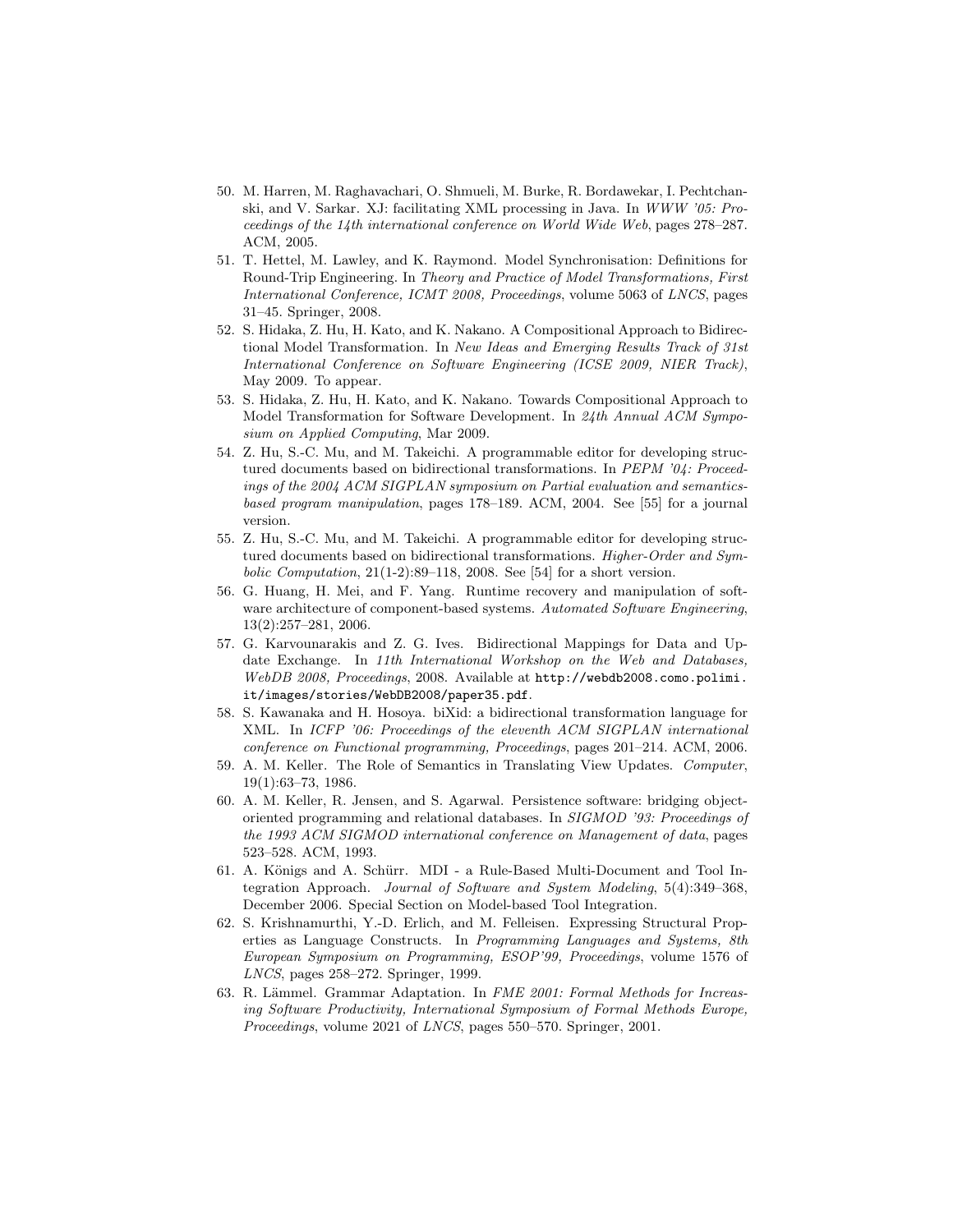- 64. R. Lämmel. Coupled Software Transformations (Extended Abstract). In First International Workshop on Software Evolution Transformations, Nov. 2004. 5 pages; available online at http://homepages.cwi.nl/<sup>∼</sup>ralf/ CoupledSoftwareTransformations/.
- 65. R. Lämmel. LINQ to XSD. In Proceedings, PLAN-X 2007, Programming Language Technologies for XML, An ACM SIGPLAN Workshop collocated with POPL 2007, pages 95-96, 2007. http://www.plan-x-2007.org/plan-x-2007. pdf.
- 66. R. Lämmel. Style normalization for canonical X-to-O mappings. In PEPM '07: Proceedings of the 2007 ACM SIGPLAN symposium on Partial evaluation and semantics-based program manipulation, pages 31–40. ACM, 2007.
- 67. R. Lämmel and W. Lohmann. Format Evolution. In Proceedings of 7th International Conference on Reverse Engineering for Information Systems (RETIS  $2001$ , volume 155 of *books@ocq.at*, pages 113–134. OCG, 2001.
- 68. R. Lämmel and E. Meijer. Mappings Make Data Processing Go 'Round. In Generative and Transformational Techniques in Software Engineering, International Summer School, GTTSE 2005, Revised Papers, volume 4143 of LNCS, pages 169– 218. Springer, 2006.
- 69. R. Lämmel and E. Meijer. Revealing the  $X/O$  impedance mismatch (Changing lead into gold). In Spring School on Datatype-Generic Programming, Lecture Notes, volume 4719 of LNCS, pages 285–367. Springer, 2007.
- 70. R. Lämmel and V. Zaytsev. An Introduction to Grammar Convergence. In Integrated Formal Methods, 7th International Conference, IFM 2009, Proceedings, volume 5423 of LNCS, pages 246–260. Springer, 2009.
- 71. H. Lee, M. Antkiewicz, and K. Czarnecki. Towards a Generic Infrastructure for Framework-specific Integrated Development Environment Extensions. In 2nd International Workshop on Domain-Specific Program Development (DSPD), in association with GPCE 2008, 2008. http://www.labri.fr/perso/reveille/DSPD/ 2008.
- 72. J. Li. Low noise reversible MDCT (RMDCT) and its application in progressiveto-lossless embedded audio coding. IEEE Transactions on Signal Processing, 53(5):1870–1880, 2005.
- 73. Liquid XML. http://www.liquid-technologies.com/.
- 74. W. Lohmann and G. Riedewald. Towards Automatical Migration of Transformation Rules after Grammar Extension. In 7th European Conference on Software Maintenance and Reengineering (CSMR 2003), Proceedings, pages 30–39. IEEE Computer Society, 2003.
- 75. D. Lutterkort. Augeas–A Configuration API. In Proceedings of the Linux Symposium, Ottawa, ON, pages 47–56, July 2008.
- 76. K. Matsuda, Z. Hu, K. Nakano, M. Hamana, and M. Takeichi. Bidirectionalization transformation based on automatic derivation of view complement functions. In ICFP '07: Proceedings of the 12th ACM SIGPLAN international conference on Functional programming, pages 47–58. ACM, 2007.
- 77. K. Matsuda, Z. Hu, K. Nakano, M. Hamana, and M. Takeichi. Bidirectionalizing Programs with Duplication through Complementary Function Derivation. JSSST Journal: Computer Software, 26(2), 5 2009. In Japanese. To appear.
- 78. P. McBrien and A. Poulovassilis. Data Integration by Bi-Directional Schema Transformation Rules. In 19th International Conference on Data Engineering, ICDE 2003, Proceedings, pages 227–238. IEEE Computer Society, 2003.
- 79. L. Meertens. Designing Constraint Maintainers for User Interaction. Manuscript, available at http://www.kestrel.edu/home/people/meertens, June 1998.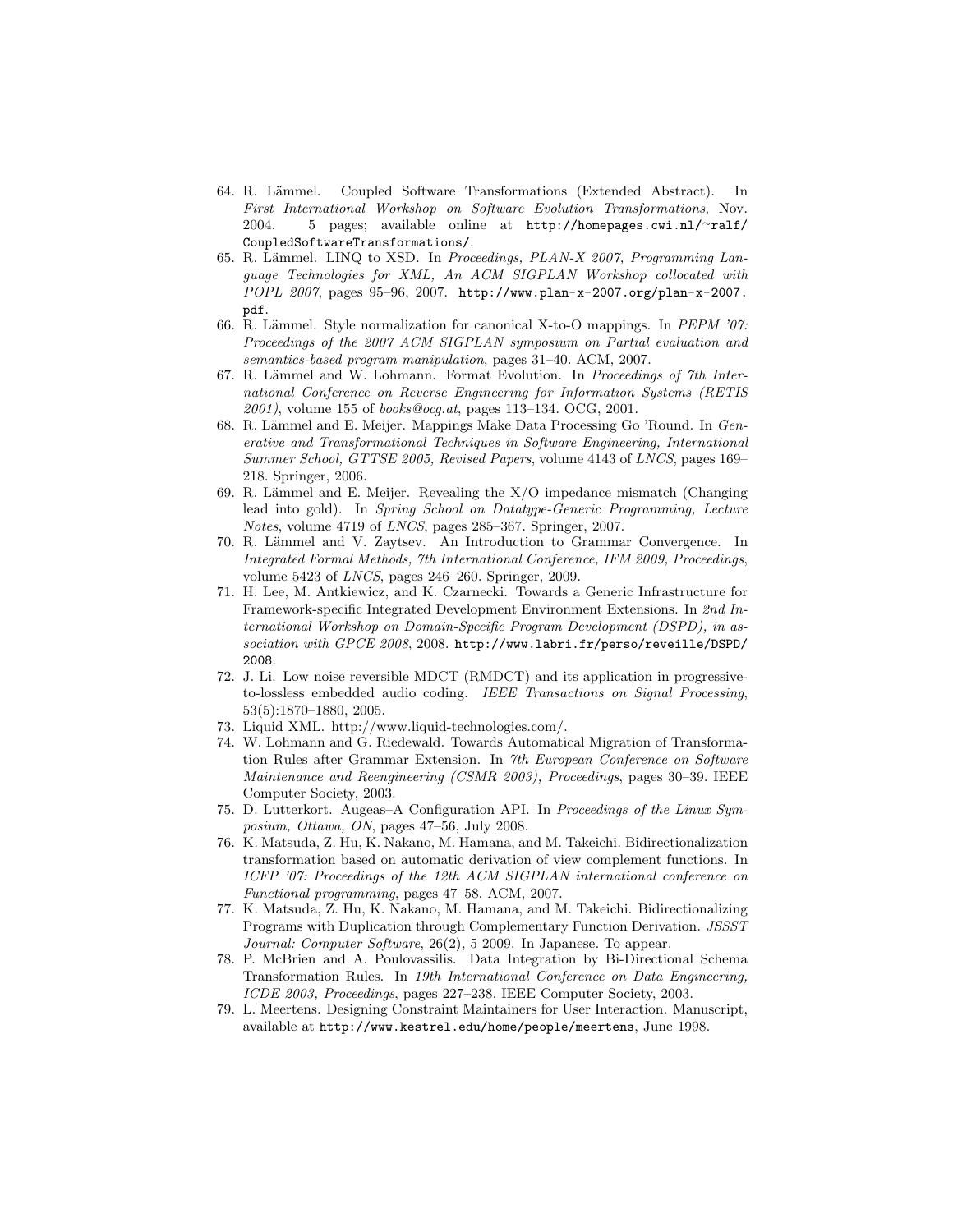- 80. E. Meijer, B. Beckman, and G. Bierman. LINQ: reconciling object, relations and XML in the .NET framework. In SIGMOD '06: Proceedings of the 2006 ACM SIGMOD international conference on Management of data, pages 706–706. ACM, 2006.
- 81. S. Melnik, A. Adya, and P. Bernstein. Compiling mappings to bridge applications and databases. In SIGMOD '07: Proceedings of the 2007 ACM SIGMOD international conference on Management of data, pages 461–472. ACM, 2007.
- 82. R. Miller, M. Hern´andez, L. Haas, L. Yan, C. Ho, R. Fagin, and L. Popa. The Clio Project: Managing Heterogeneity. ACM SIGMOD Record, 30(1):78–83, 2001.
- 83. K. Morita, A. Morihata, K. Matsuzaki, Z. Hu, and M. Takeichi. Automatic inversion generates divide-and-conquer parallel programs. In PLDI '07: Proceedings of the 2007 ACM SIGPLAN conference on Programming language design and implementation, pages 146–155. ACM, 2007.
- 84. S.-C. Mu, Z. Hu, and M. Takeichi. An Algebraic Approach to Bi-directional Updating. In Programming Languages and Systems: Second Asian Symposium, APLAS 2004, Proceedings, volume 3302 of LNCS, pages 2–20. Springer, 2004.
- 85. K. Nakano, Z. Hu, and M. Takeichi. Consistent Web Site Updating based on Bidirectional Transformation. In 10th IEEE International Symposium on Web Site Evolution (WSE 2008), Oct. 2008.
- 86. J. Oliveira. Transforming Data By Calculation. In Generative and Transformational Techniques in Software Engineering II, International Summer School, GTTSE 2007, Revised Papers, volume 5235 of LNCS, pages 134–195. Springer, 2008.
- 87. T. W. Pratt. Pair Grammars, Graph Languages and String-to-Graph Translations. In Journal of Computer and System Sciences, volume 5, pages 560–595. Academic Press, 1971.
- 88. N. Ramsey. Embedding an interpreted language using higher-order functions and types. In IVME '03: Proceedings of the 2003 workshop on Interpreters, virtual machines and emulators, pages 6–14. ACM, 2003.
- 89. J. Reynolds. Types, abstraction and parametric polymorphism. In Information Processing 1983, Proceedings, pages 513–523. Elsevier, 1983.
- 90. A. Rodriguez, J. Jeuring, P. Jansson, A. Gerdes, O. Kiselyov, and B. Oliveira. Comparing libraries for generic programming in Haskell. In Haskell '08: Proceedings of the first ACM SIGPLAN symposium on Haskell, pages 111–122. ACM, 2008.
- 91. A. Schmidt, F. Waas, M. Kersten, D. Florescu, I. Manolescu, M. Carey, and R. Busse. The XML Benchmark Project. Technical report, CWI, Amsterdam, The Netherlands, Apr. 2001. Technical Report INS-R0103. Available at http: //www.xml-benchmark.org/.
- 92. A. Schürr. Specification of Graph Translators with Triple Graph Grammars. In Mayr and Schmidt, editors, Proceeding of WG'94 Workshop on Graph-Theoretic Concepts in Computer Science, pages 151–163, 1994.
- 93. A. Schürr. Specification of Graph Translators with Triple Graph Grammars. In International Workshop Graph-Theoretic Concepts in Computer Science, volume 903 of LNCS. Springer, 1995.
- 94. A. Schürr and F. Klar. 15 Years of Triple Graph Grammars Research Challenges, New Contributions, Open Problems. In 4th International Conference on Graph Transformation, Proceedings, volume 5214 of LNCS, pages 411–425. Springer, 2008.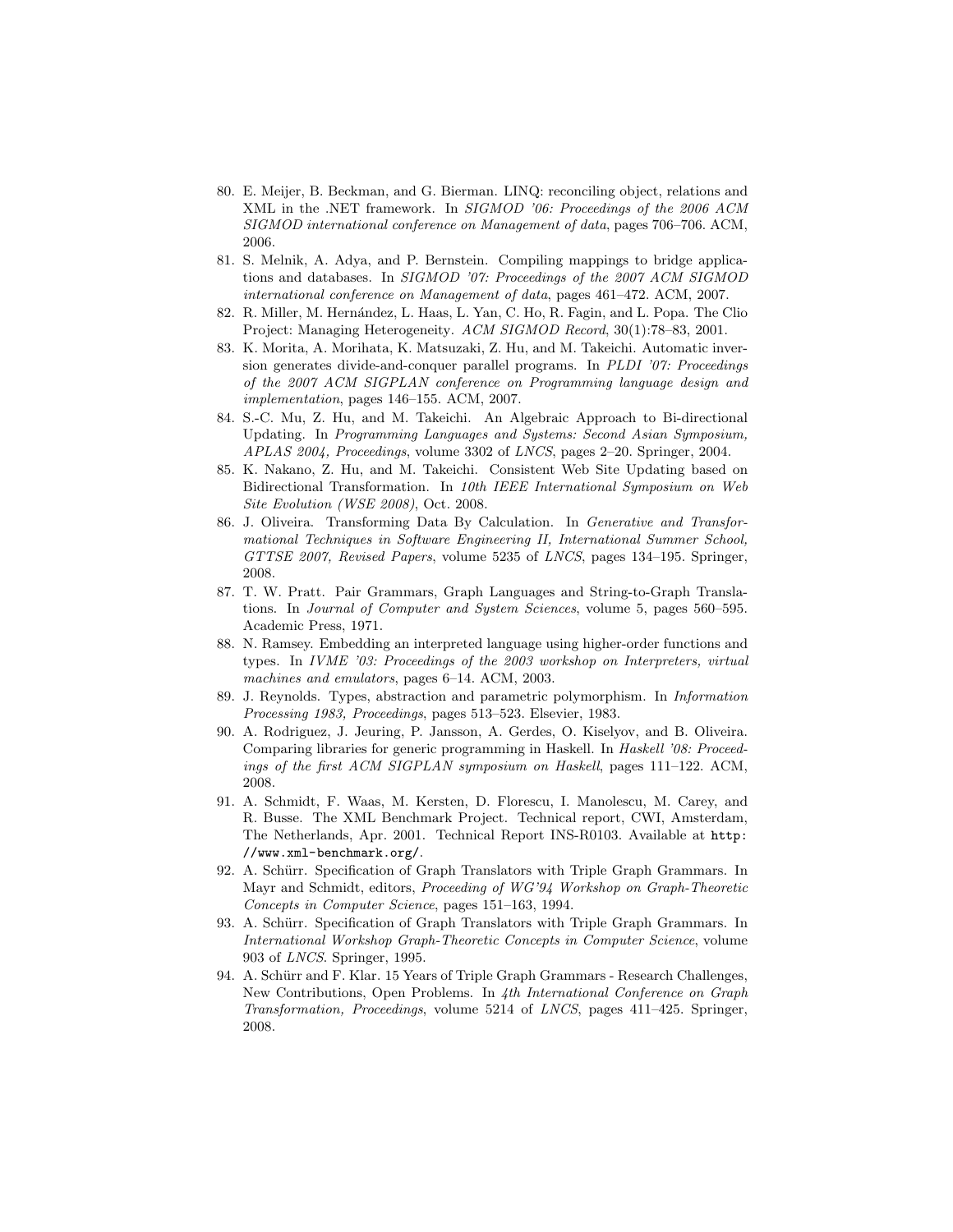- 95. N. C. Shu, B. C. Housel, R. W. Taylor, S. P. Ghosh, and V. Y. Lum. EXPRESS: A Data EXtraction, Processing, amd REStructuring System. ACM Transactions on Database Systems (TODS), 2(2):134–174, 1977.
- 96. H. Song, Y. Xiong, Z. Hu, G. Huang, and H. Mei. A Model-Driven Framework for Constructing Runtime Architecture Infrastructures. Technical report, National Institute of Informatics, Japan, Dec. 2008. Technical Report GRACE-TR-2008- 05. Available at http://grace-center.jp/en/rsc\_tr.html.
- 97. P. Stevens. Bidirectional Model Transformations in QVT: Semantic Issues and Open Questions. In International Conference on Model Driven Engineering Languages and Systems (MoDELS 2007), Proceedings, volume 4735 of LNCS, pages 1–15. Springer, 2007.
- 98. P. Stevens. A Landscape of Bidirectional Model Transformations. In Generative and Transformational Techniques in Software Engineering II, International Summer School, GTTSE 2007, Revised Papers, volume 5235 of LNCS, pages 408–424. Springer, 2008.
- 99. P. Stevens. Towards an Algebraic Theory of Bidirectional Transformations. In Graph Transformations, 4th International Conference, ICGT 2008, Proceedings, volume  $5214$  of *LNCS*, pages  $1-17$ . Springer, 2008.
- 100. S. Takahashi, S. Matsuoka, K. Miyashita, H. Hosobe, and T. Kamada. A Constraint-Based Approach for Visualization and Animation. Constraints, 3(1):61–86, 1998.
- 101. J. Terwilliger, L. Delcambre, and J. Logan. Querying through a user interface. Data & Knowledge Engineering, 63(3):774–794, 2007.
- 102. J. F. Terwilliger. Graphical User Interfaces as Updatable Views. PhD thesis, Portland State University, 2009.
- 103. J. F. Terwilliger, S. Melnik, and P. A. Bernstein. Language-integrated querying of XML data in SQL server. PVLDB, 1(2):1396–1399, 2008.
- 104. A. Vallecillo. A Journey through the Secret Life of Models. In Model Engineering of Complex Systems (MECS), number 08331 in Dagstuhl Seminar Proceedings, 2008. http://drops.dagstuhl.de/opus/volltexte/2008/1601.
- 105. G. Varró, A. Schürr, and D. Varro. Benchmarking for Graph Transformation. In VLHCC '05: Proceedings of the 2005 IEEE Symposium on Visual Languages and Human-Centric Computing, pages 79–88. IEEE Computer Society, 2005.
- 106. S. Vermolen and E. Visser. Heterogeneous Coupled Evolution of Software Languages. In Model Driven Engineering Languages and Systems, 11th International Conference, MoDELS 2008, Proceedings, volume 5301 of LNCS, pages 630–644. Springer, 2008.
- 107. J. Visser. Coupled Transformation of Schemas, Documents, Queries, and Constraints. ENTCS, 200(3):3–23, 2008.
- 108. J. Voigtländer. Bidirectionalization for free! (Pearl). In POPL '09: Proceedings of the 36th annual ACM SIGPLAN-SIGACT symposium on Principles of programming languages, pages 165–176. ACM, 2009.
- 109. G. Wachsmuth. Metamodel Adaptation and Model Co-adaptation. In ECOOP 2007 - Object-Oriented Programming, 21st European Conference, Proceedings, volume 4609 of LNCS, pages 600–624. Springer, 2007.
- 110. P. Wadler. Views: a way for pattern matching to cohabit with data abstraction. In POPL '87: Proceedings of the 14th ACM SIGACT-SIGPLAN symposium on Principles of programming languages, pages 307–313. ACM, 1987.
- 111. P. Wadler. Theorems for free! In FPCA '89: Proceedings of the fourth international conference on Functional programming languages and computer architecture, pages 347–359. ACM, 1989.